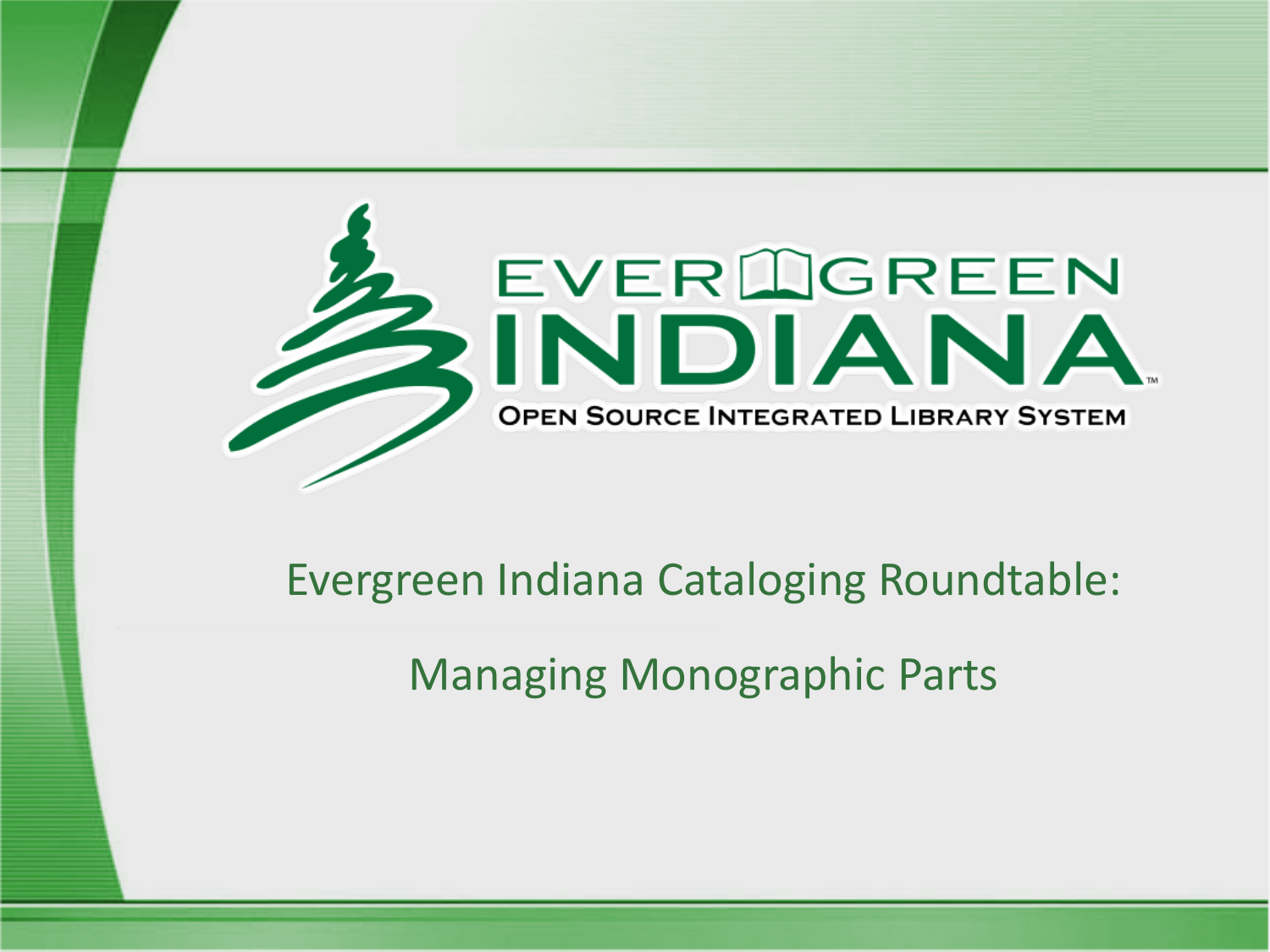#### Instructor

• Sarah Childs: Hussey-Mayfield Memorial Public Library, Zionsville

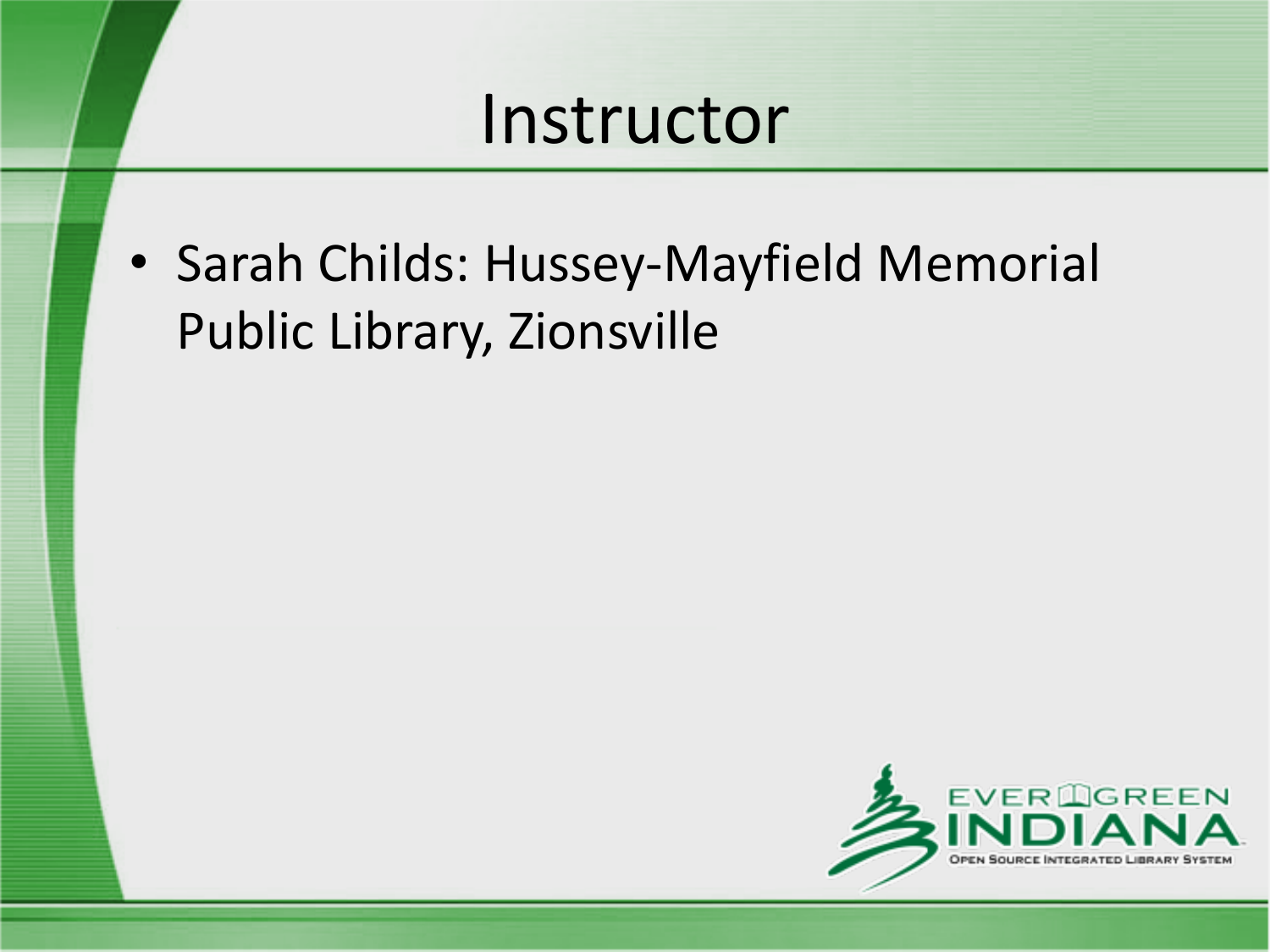### What are Monographic Parts?

Monographic parts are separate items which are part of the same bibliographic entity, meaning you have items with different content attached to the same bib. record.

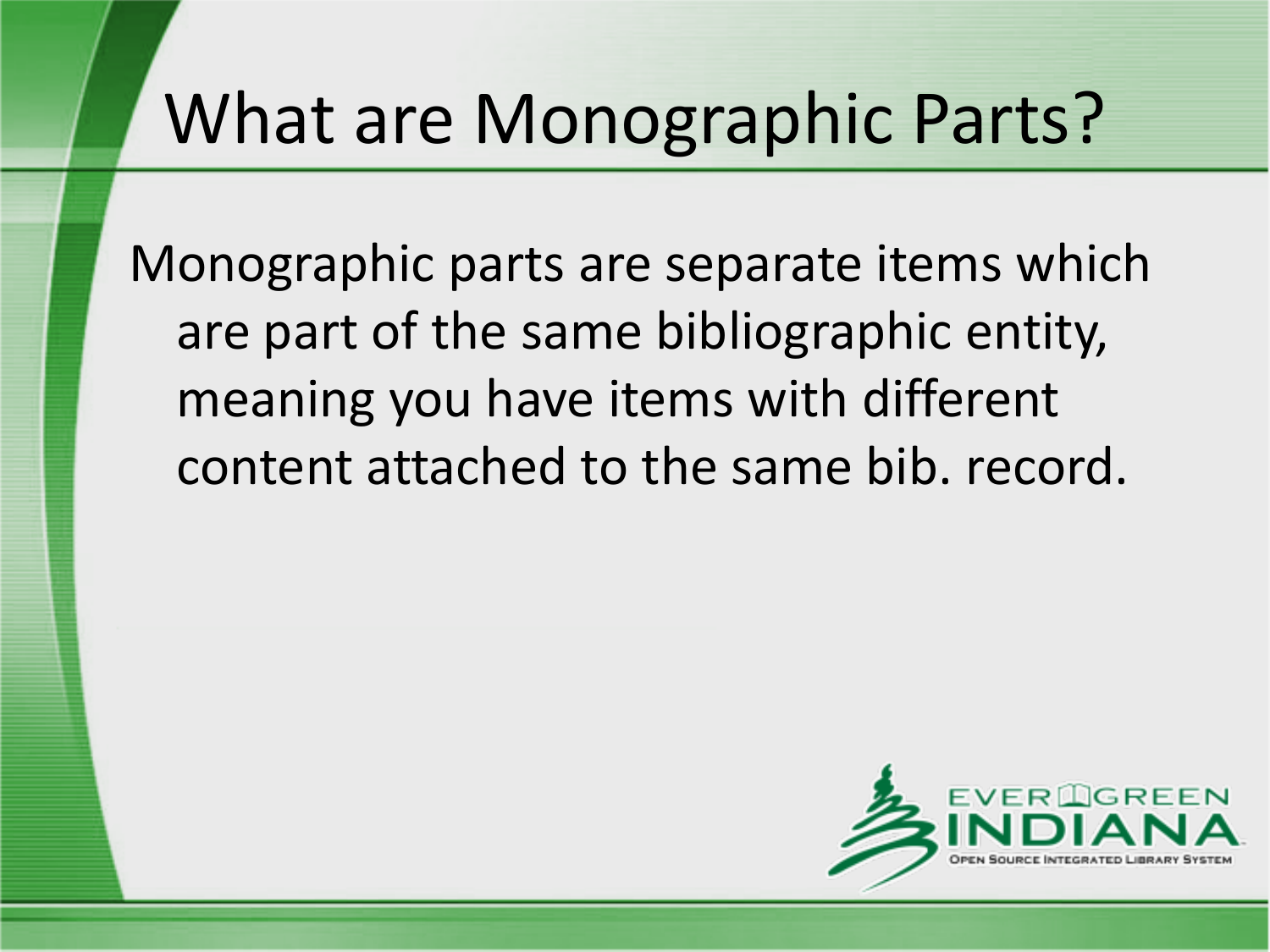## What are Monographic Parts?

Examples of monographic parts include:

- Various volumes of one book, such as an encyclopedia or other multi-volume work
- Separate parts in large audiobook
- Separate parts or discs in an DVD set
- Some libraries treat the books in Manga series as monographic parts

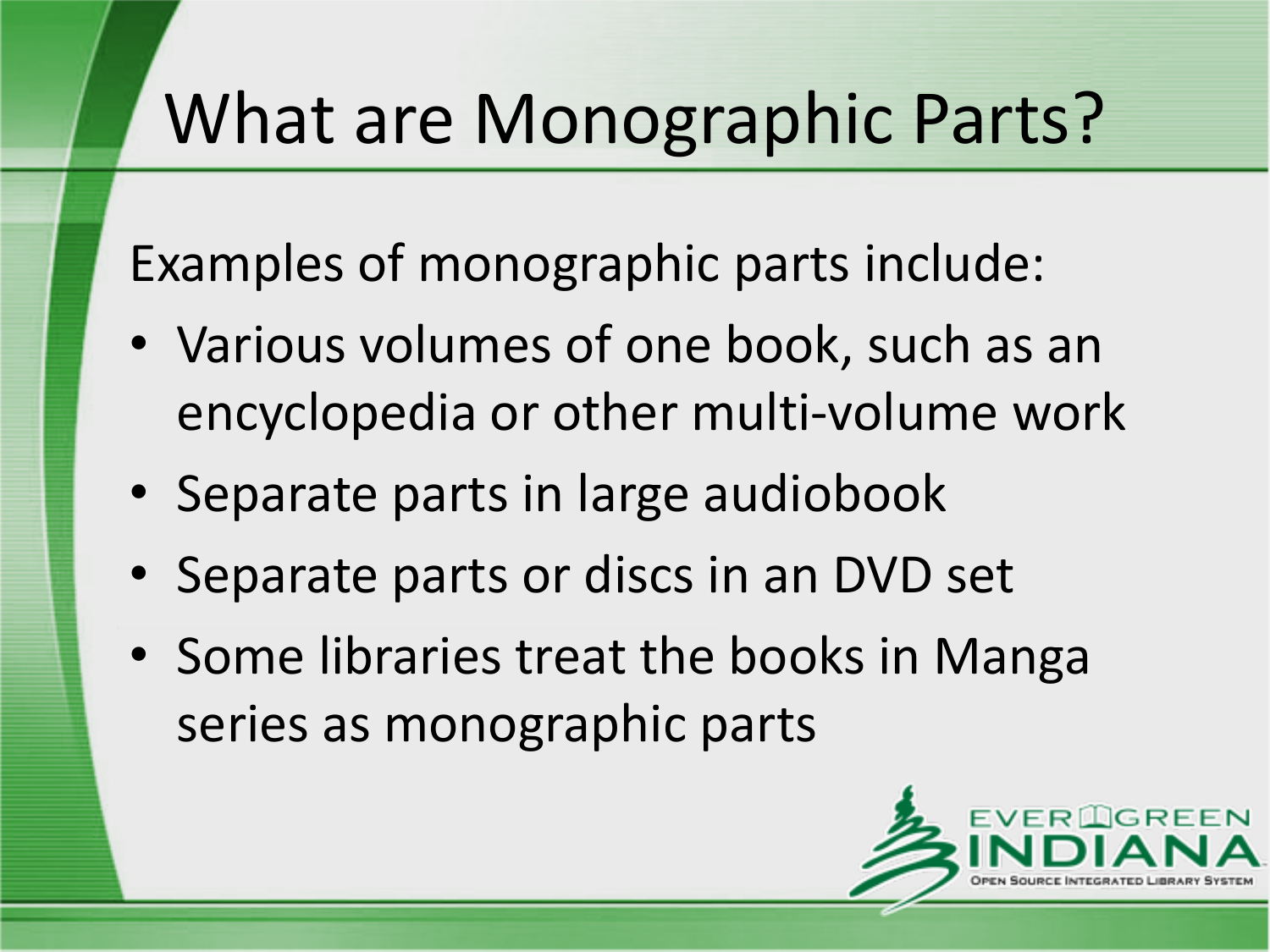## Monograph Parts and Volumes

- Usually monographic parts are referred to as volumes.
- Since in Evergreen, any separate call numbers are called volumes, in some cases you might add multiple "volumes" to a record that are not separate monographic parts.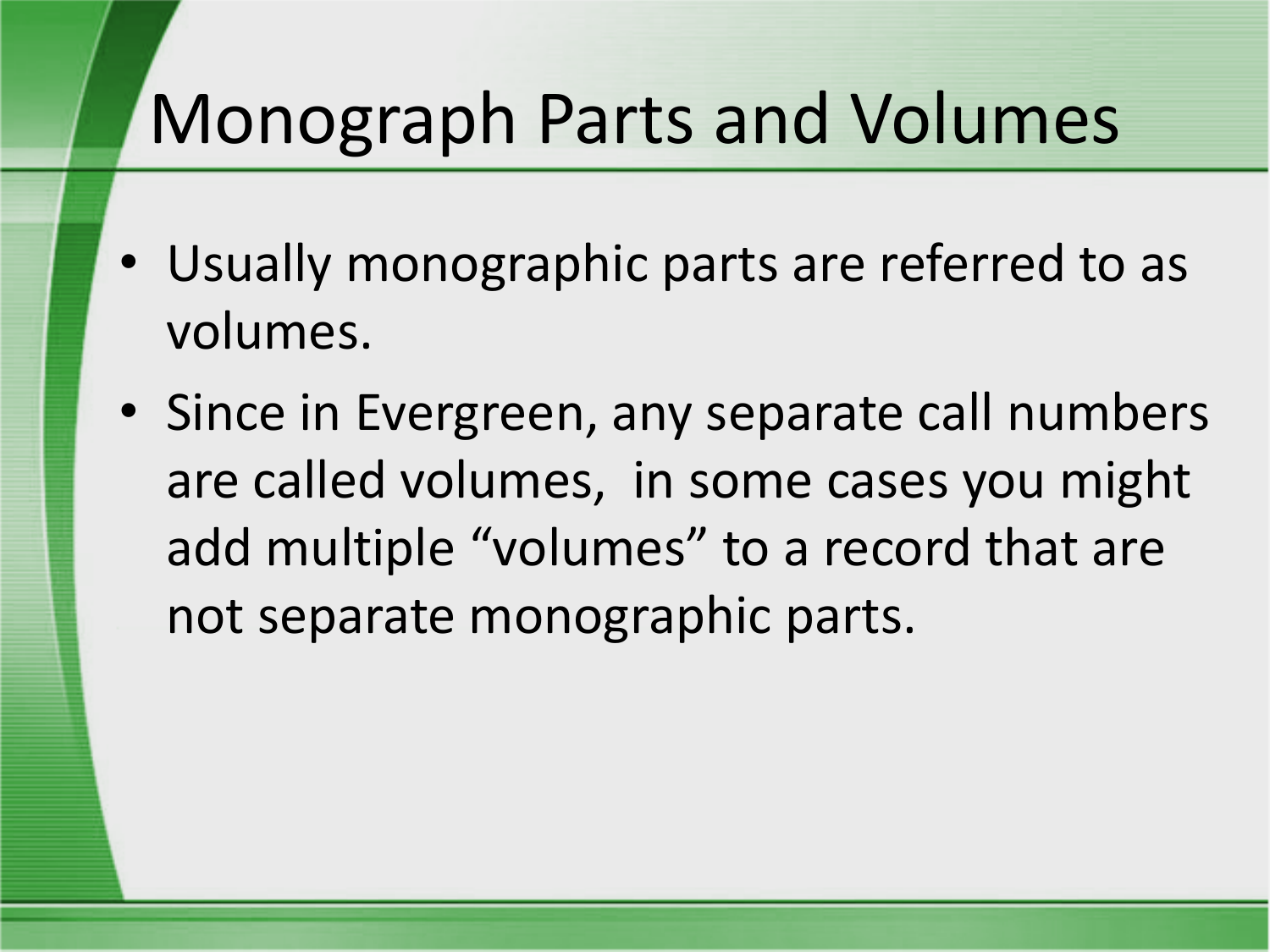#### Monograph Parts and Volumes

When do you NOT need to assign parts to separate "volumes"?

If you added more than one volume because you assigned different call numbers to multiple copies of the same item, you don't need to assign parts to the items.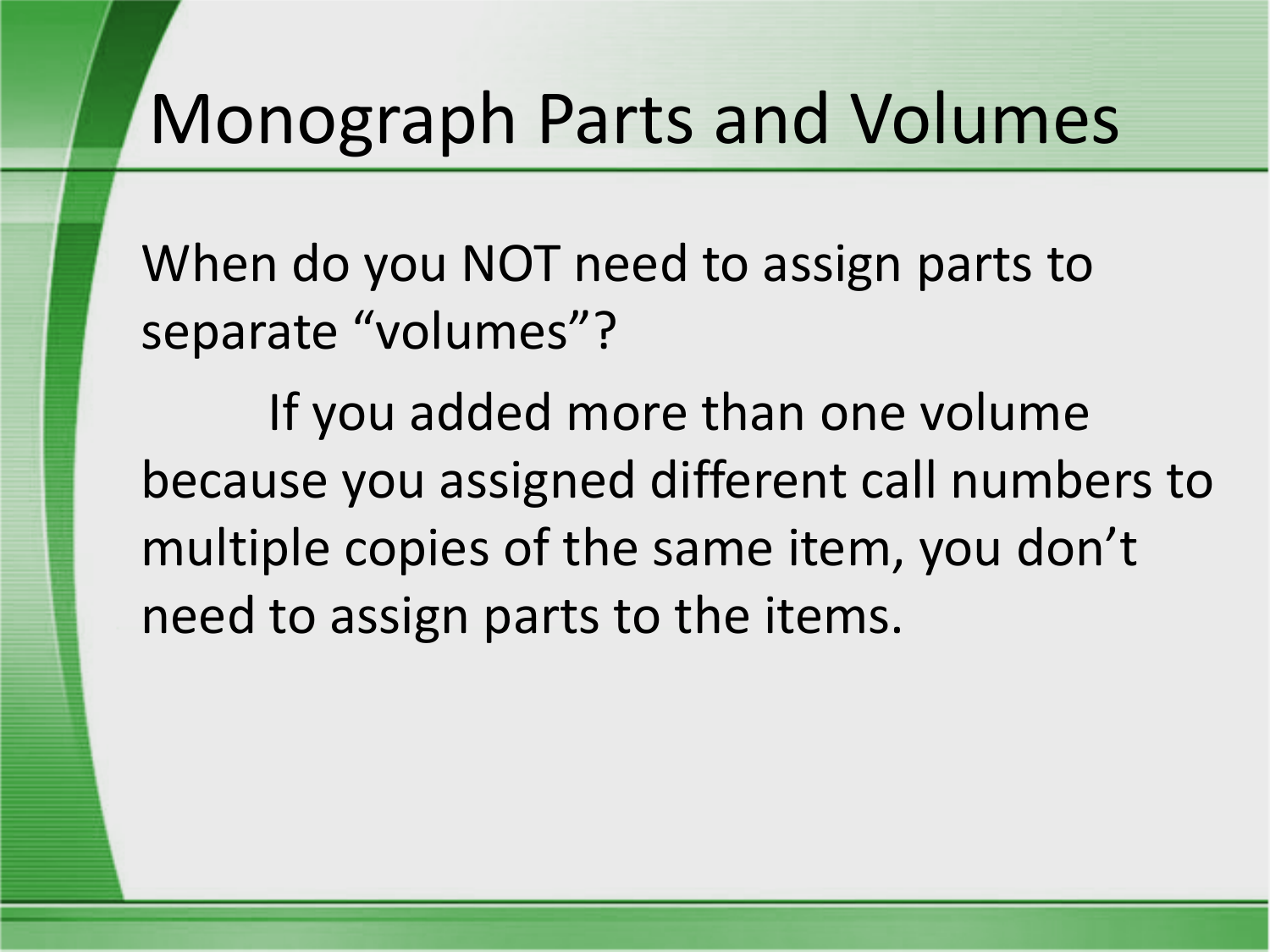## Monographic Parts and Holds

- Previously monographic parts were problematic for holds because patrons could only place title holds and any available part could fill the hold.
- This led to upset patrons not understanding why they kept getting part 1 when they wanted part 2
- A hold for a specific part could only be placed by using the staff client to place a volume or copy hold. $EVER$   $\bigcirc$  GREEN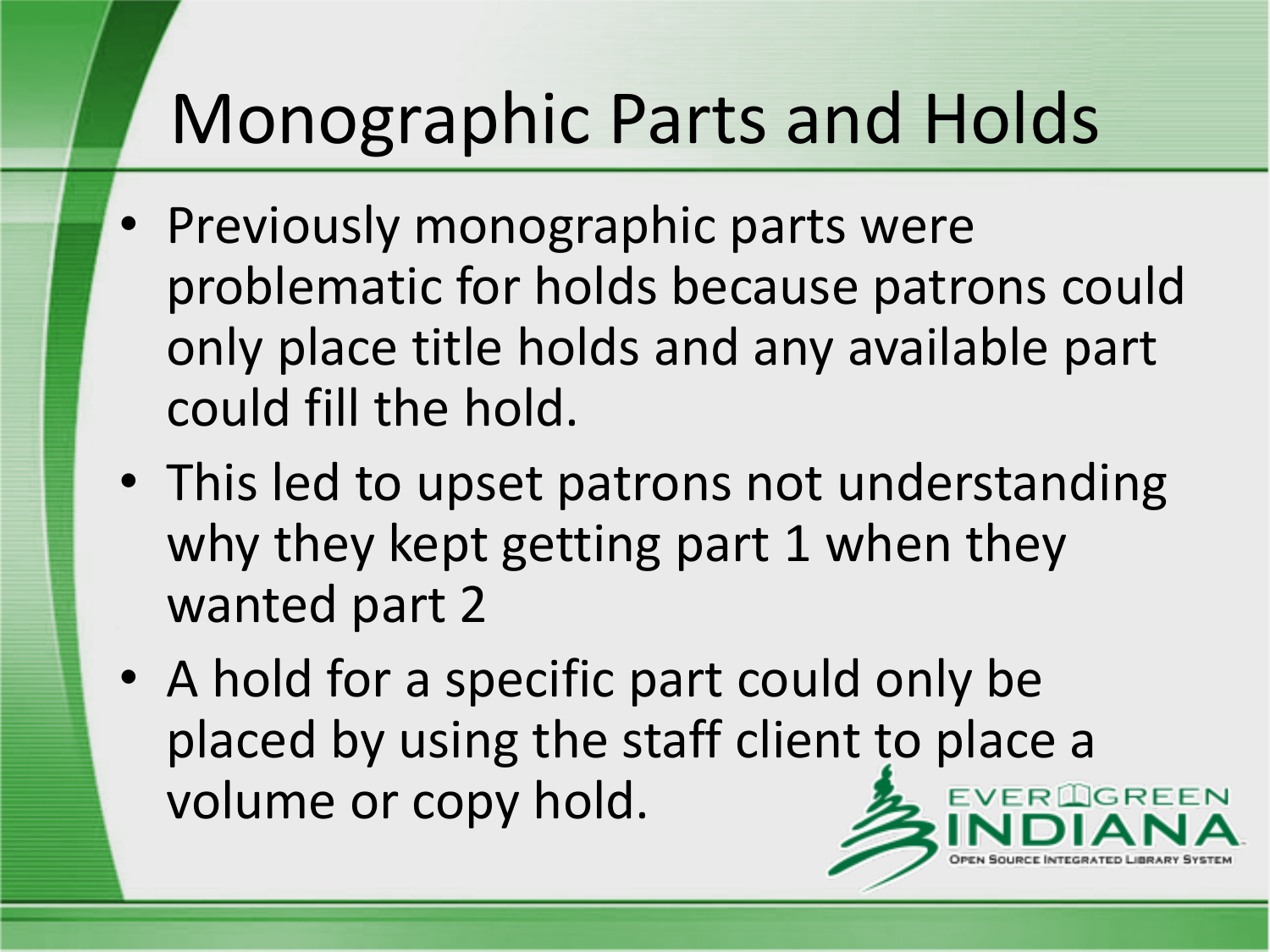## Monographic Parts and Holds

If you use the monographic parts manager to assign parts to your items, patrons will be able to place their own holds and get the part they want.

Additionally, for item types that circulate between Evergreen libraries, the patron can receive the part they want from any library, not just a specific copy as with copy holds.

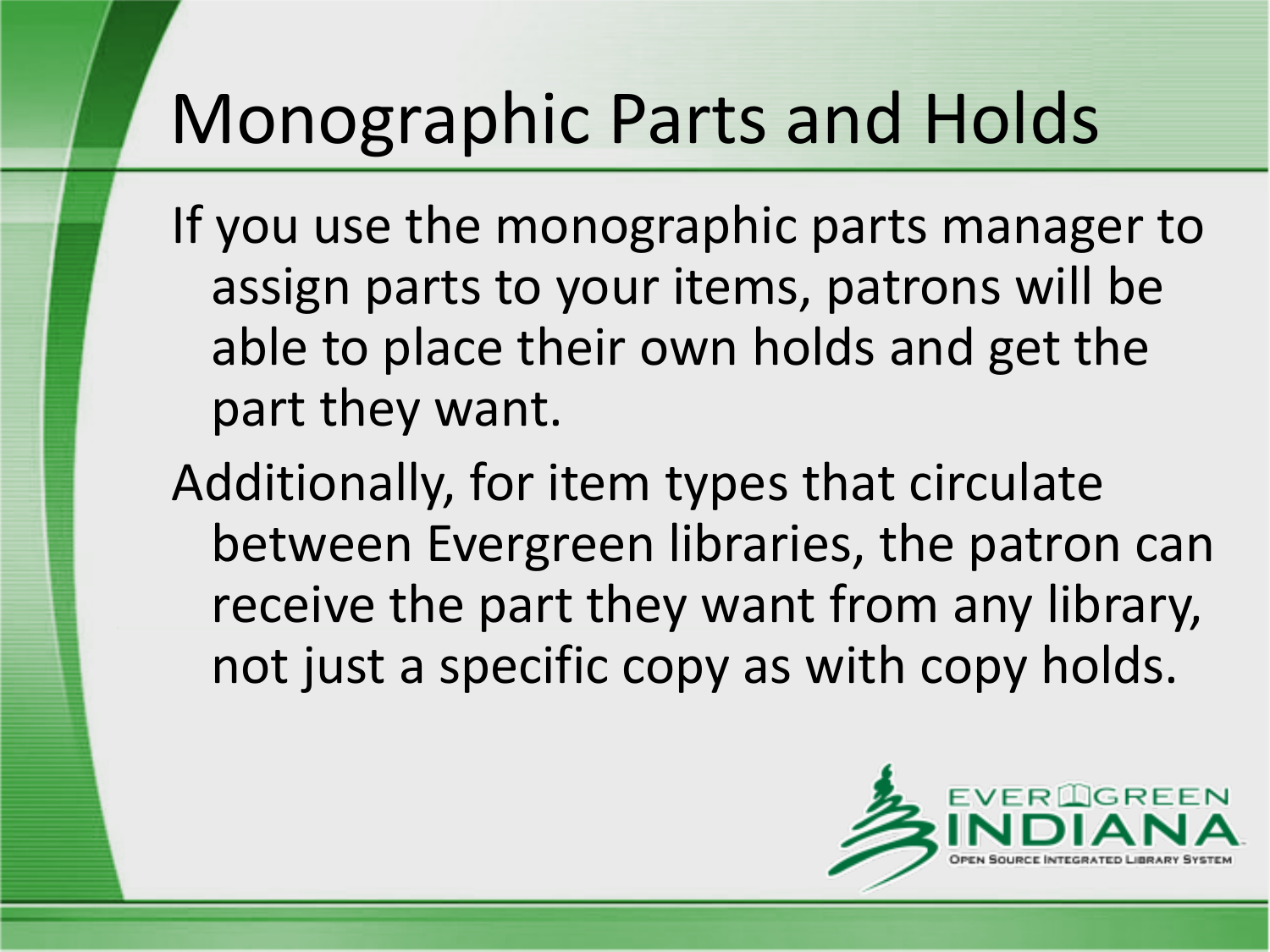## Parts are for Everyone

When you create parts, you create them for the whole consortium. Once one person creates parts, everyone else who has the same parts will apply those parts to their items.

- If you create different names for the same parts, that will affect holds.
- If I create a part named Part 1, and instead of using that part, you create a part named Part One, then both our items would not be available to fill a hold because patrons will have to choose between Part 1 EVERIGREEN and Part One.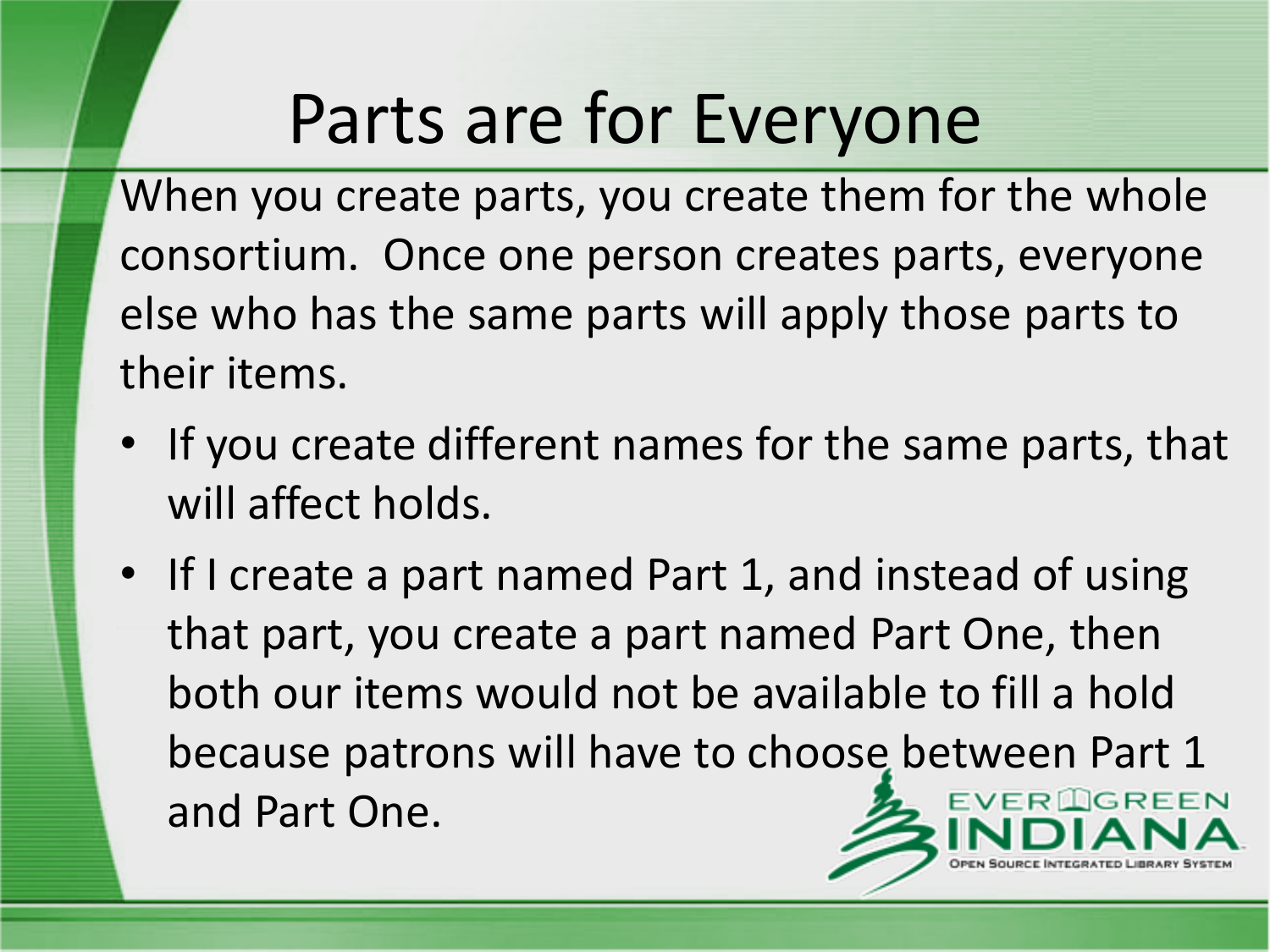# Managing Parts

There are two ways to create parts in Evergreen. You can create parts from the Manage Parts screen, or from the Volume/Copy Creator.

- If you create parts using Manage Parts, there are two steps
- 1. Creating the parts
- 2. Assigning the parts to your items

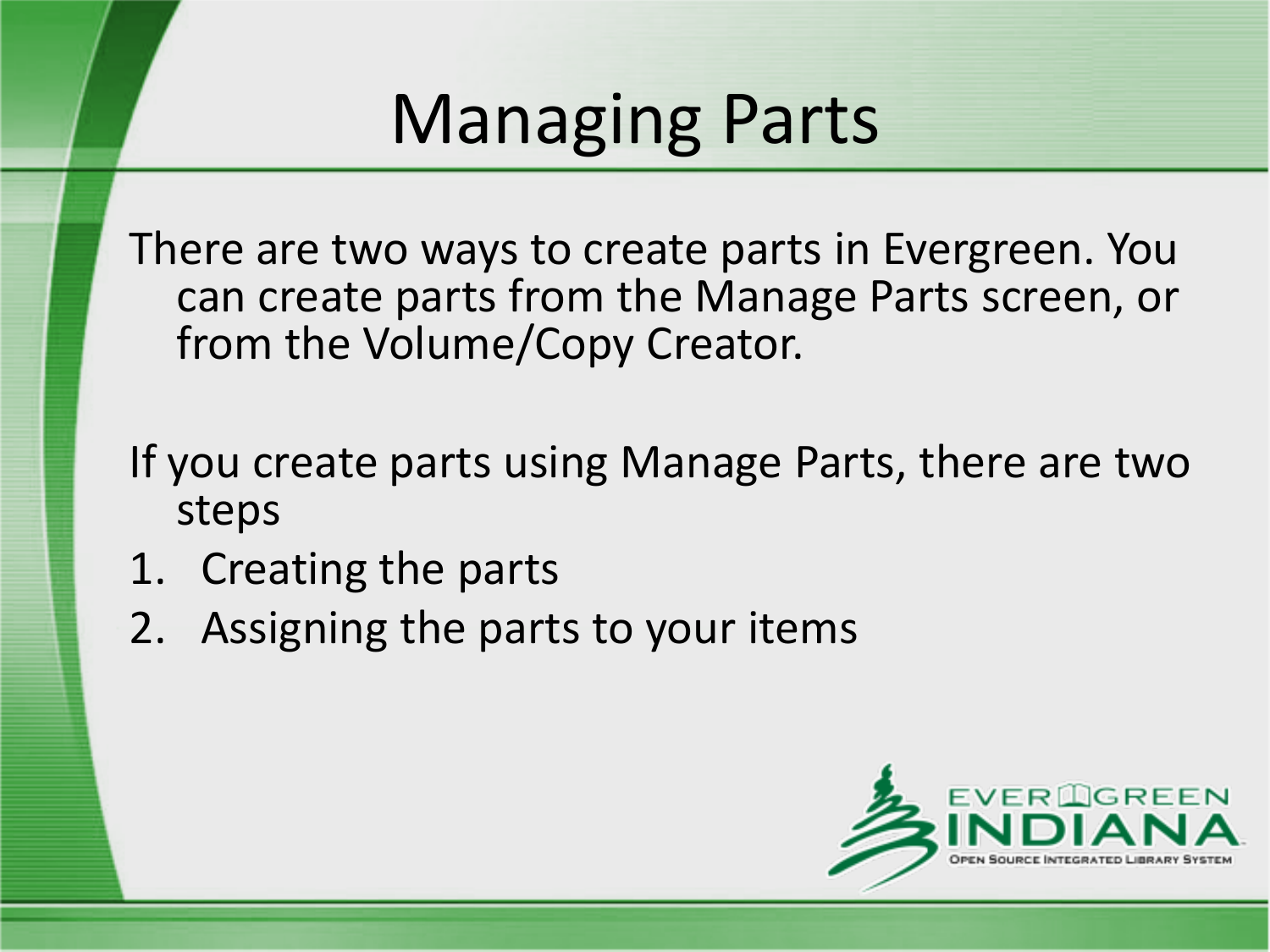#### Creating Parts from Manage Parts

To create your parts, go to Actions for this Record and select Manage Parts.

|                      |                                                                                                 | Admin $($ $)$<br>Help                                               |                                    |
|----------------------|-------------------------------------------------------------------------------------------------|---------------------------------------------------------------------|------------------------------------|
| Record: ocn123089267 |                                                                                                 | ×                                                                   |                                    |
| 89267                | <b>Created By:</b><br>hm-cat1<br>Last Edited By: hm-cat1<br>Last Edited On: 2008-10-06 11:26 AM |                                                                     |                                    |
|                      |                                                                                                 | Actions for this Record                                             |                                    |
| Help                 |                                                                                                 | OPAC View<br>MARC View                                              |                                    |
|                      |                                                                                                 | MARC <u>E</u> dit<br>Holdings Maintenance<br>Manage Conjoined Items |                                    |
|                      |                                                                                                 | Manage Parts<br>View Holds<br>View/Place Orders                     | EVER LIGREE                        |
|                      |                                                                                                 | Add to Bucket                                                       | OPEN SOURCE INTEGRATED LIBRARY SYS |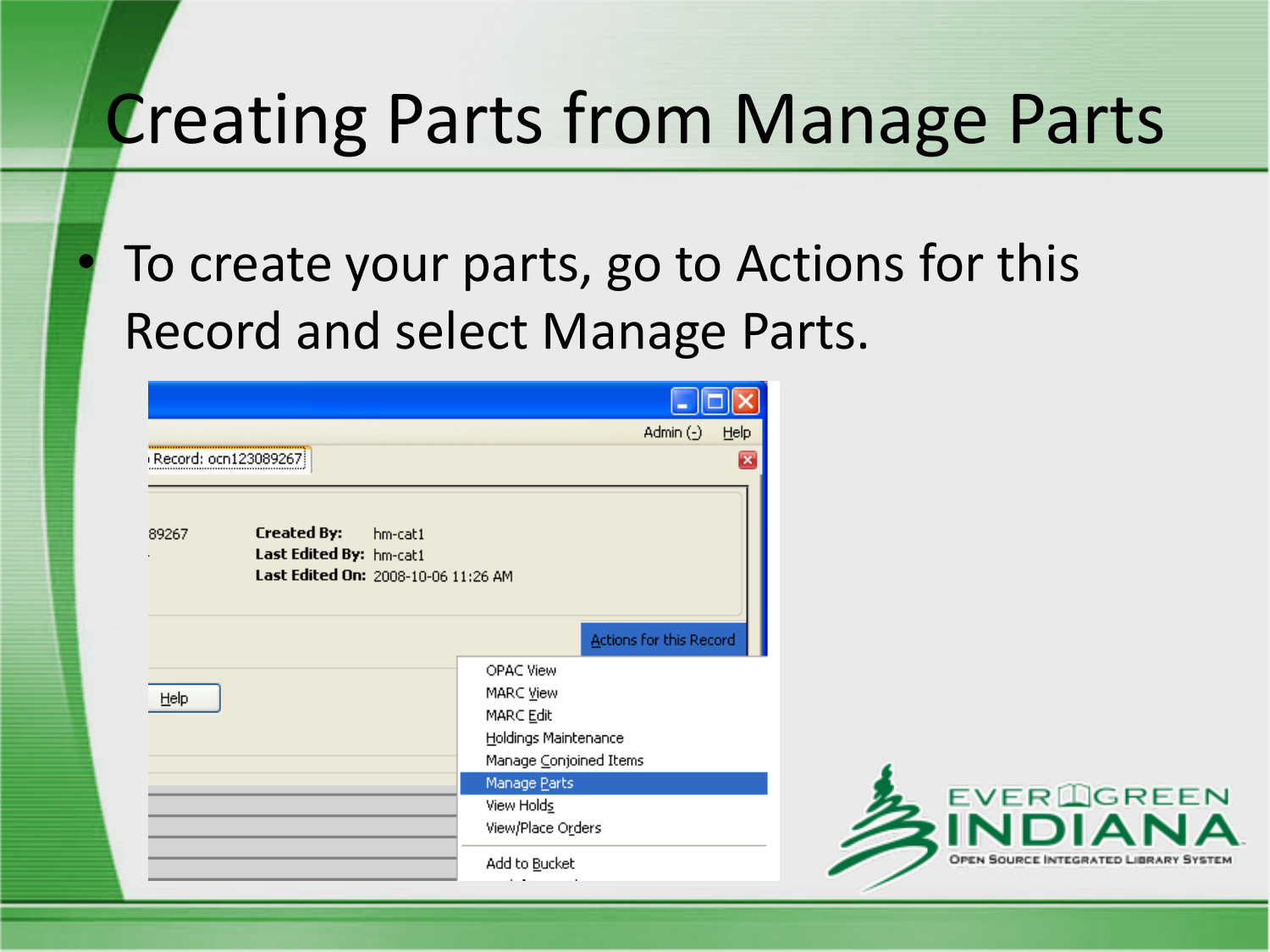## Creating Parts

The Monographic Part manager will open up. To create a part, click New Monographic Part.

| Record Summary ( Add Volumes ) ( View MARC )<br>Title:<br>A fine romance : the con Edition:<br><b>Pub Date: c2004</b><br>Author:<br>Jones, James Cellan<br>Bib Call #: PN1992.77.F554F554 20 | ㅅ<br>TCN:<br>ocn12<br><b>Record ID:</b><br>5283.<br><b>Record Owner:</b><br>× |
|----------------------------------------------------------------------------------------------------------------------------------------------------------------------------------------------|-------------------------------------------------------------------------------|
| <b>TITLE</b><br>к<br>Record 1 of 1<br>Start<br><b>Previous</b><br>$N$ ext<br>Reload                                                                                                          | End<br>Actions for this Record<br>Debug                                       |
| Monograph Parts                                                                                                                                                                              | New Monograph Part<br>Delete Selected                                         |
| <b>Back Next</b><br>label<br>v                                                                                                                                                               |                                                                               |
|                                                                                                                                                                                              | EVERIOREE<br>OPEN SOURCE INTEGRATED LIBRARY SY!                               |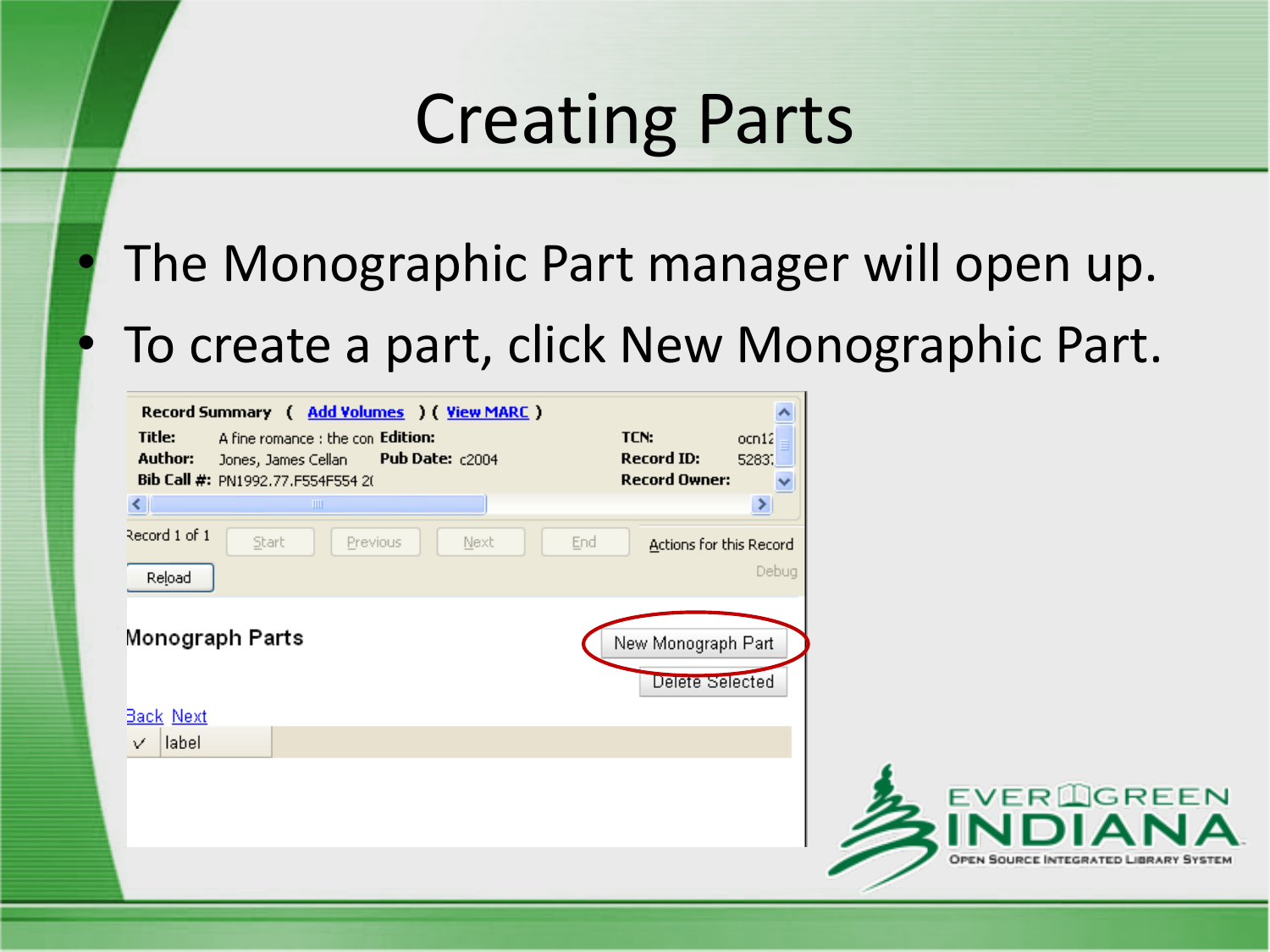### Creating Parts

Next, type your part name into the box.

| label  |         |  |
|--------|---------|--|
| record | 5283734 |  |
| Cancel | Save    |  |

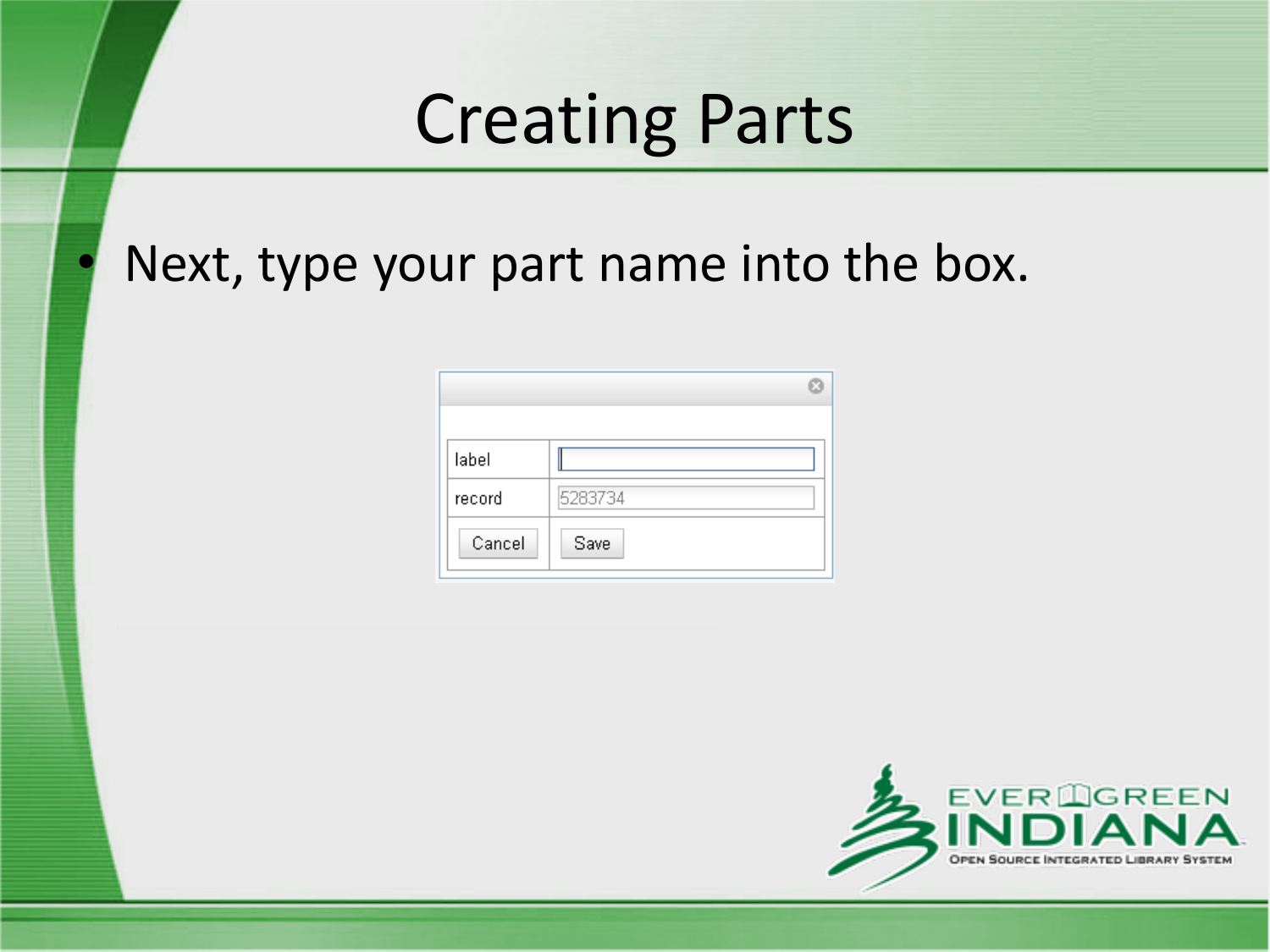It's very important to use specific, descriptive names when creating your parts, because patrons will be given the list of parts to choose from when placing a hold. They need to know what item they are putting on hold.

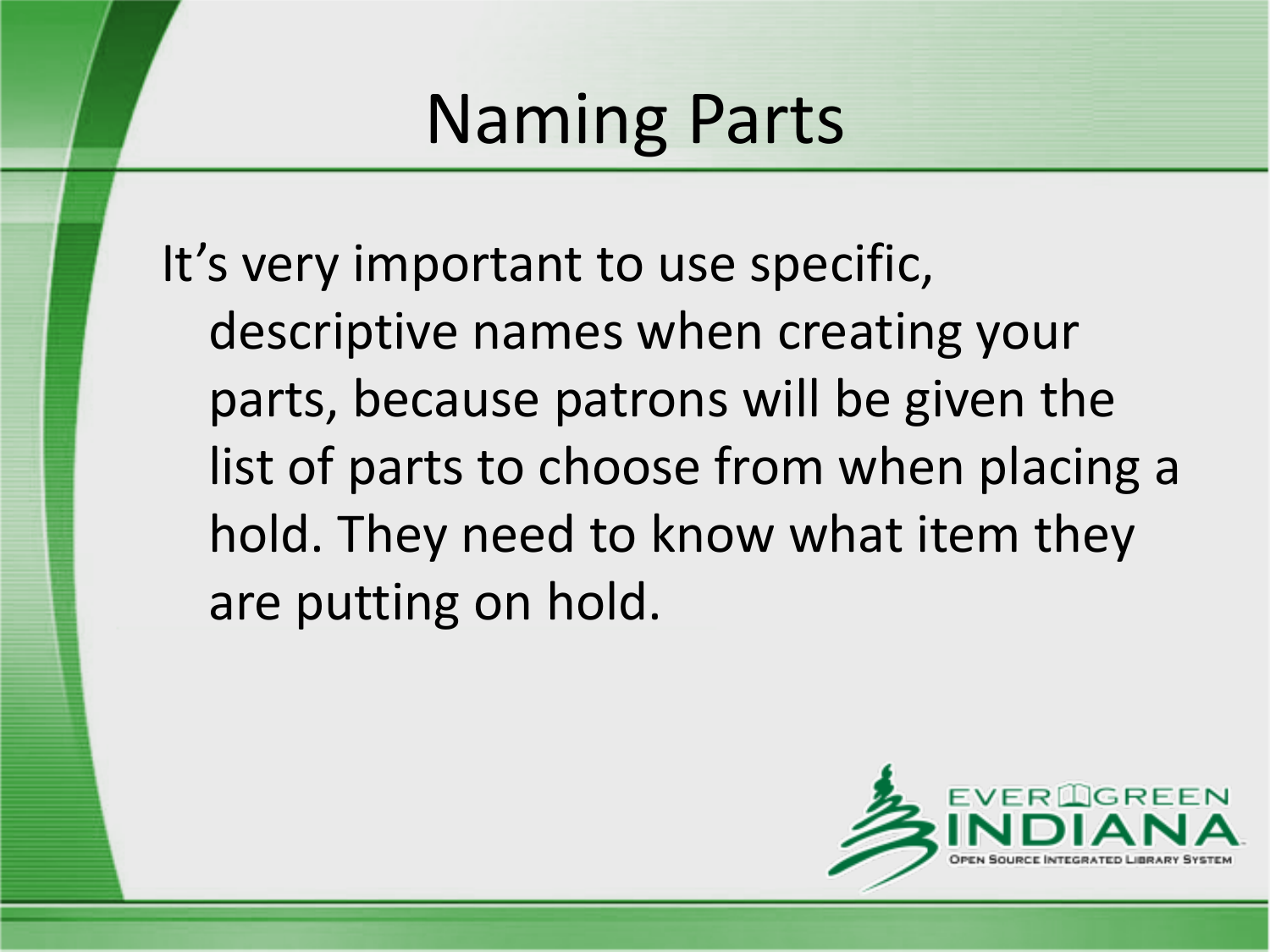Some suggested guidelines when naming parts:

- Don't use abbreviations, since different libraries in the consortium may abbreviate things differently.
- Use numerals: 1, 2, 3, etc.
- Be specific! If you have an audiobook set with 2 parts, list the discs in the parts, so that other libraries can be sure their parts are the same.

Ex: Part 1, Discs 1-20; Part 2, Discs 21-37

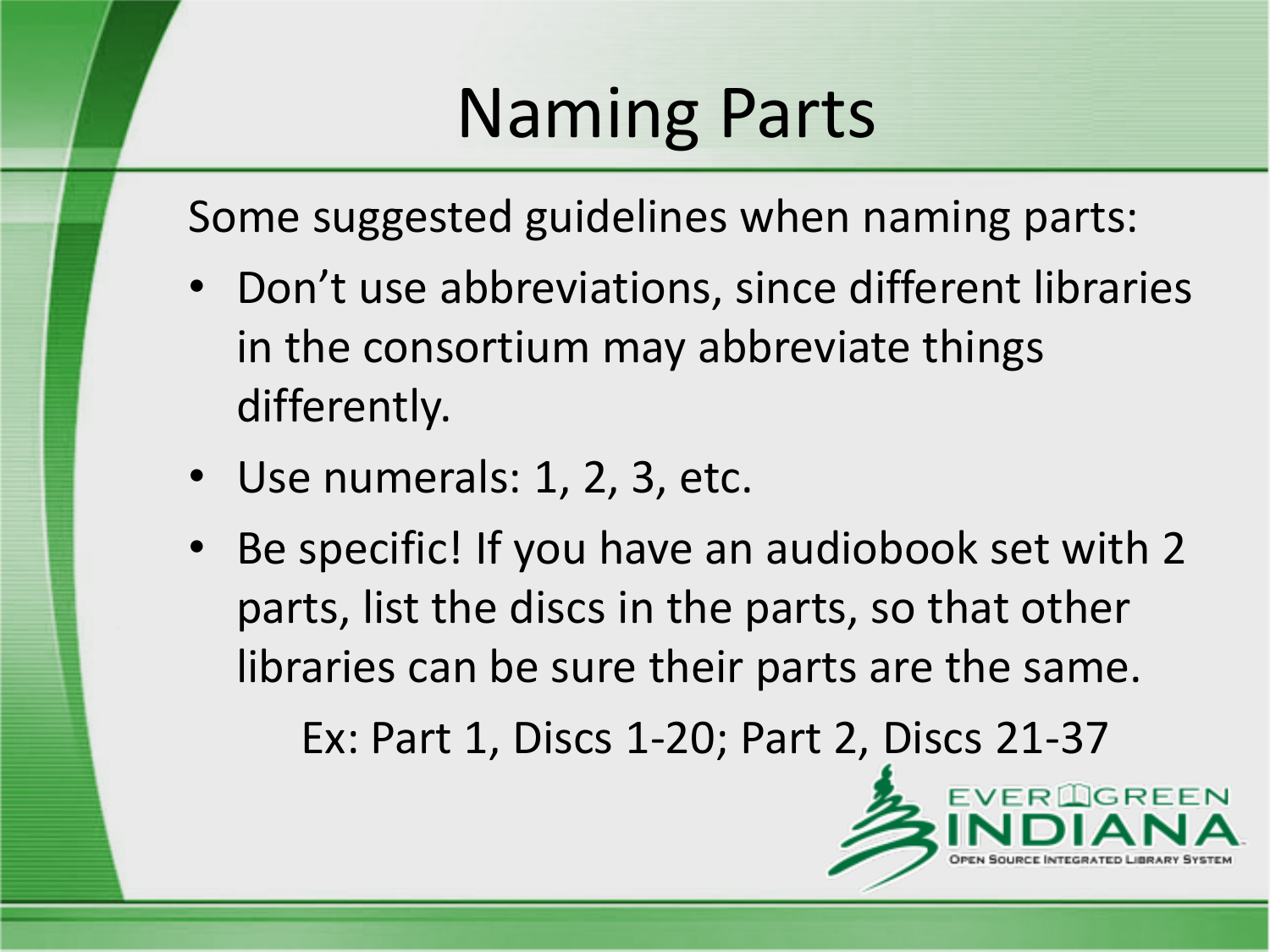- If the parts have a name, include the name.
- Keep in mind the way parts are described in the MARC record when naming parts.
- If you don't agree with the name of the part someone else has created, DON'T create another part. If the part name is understandable, use it. If not, contact the cataloger who created the part and suggest a new name for the part**. We don't want more than one name for the same part**

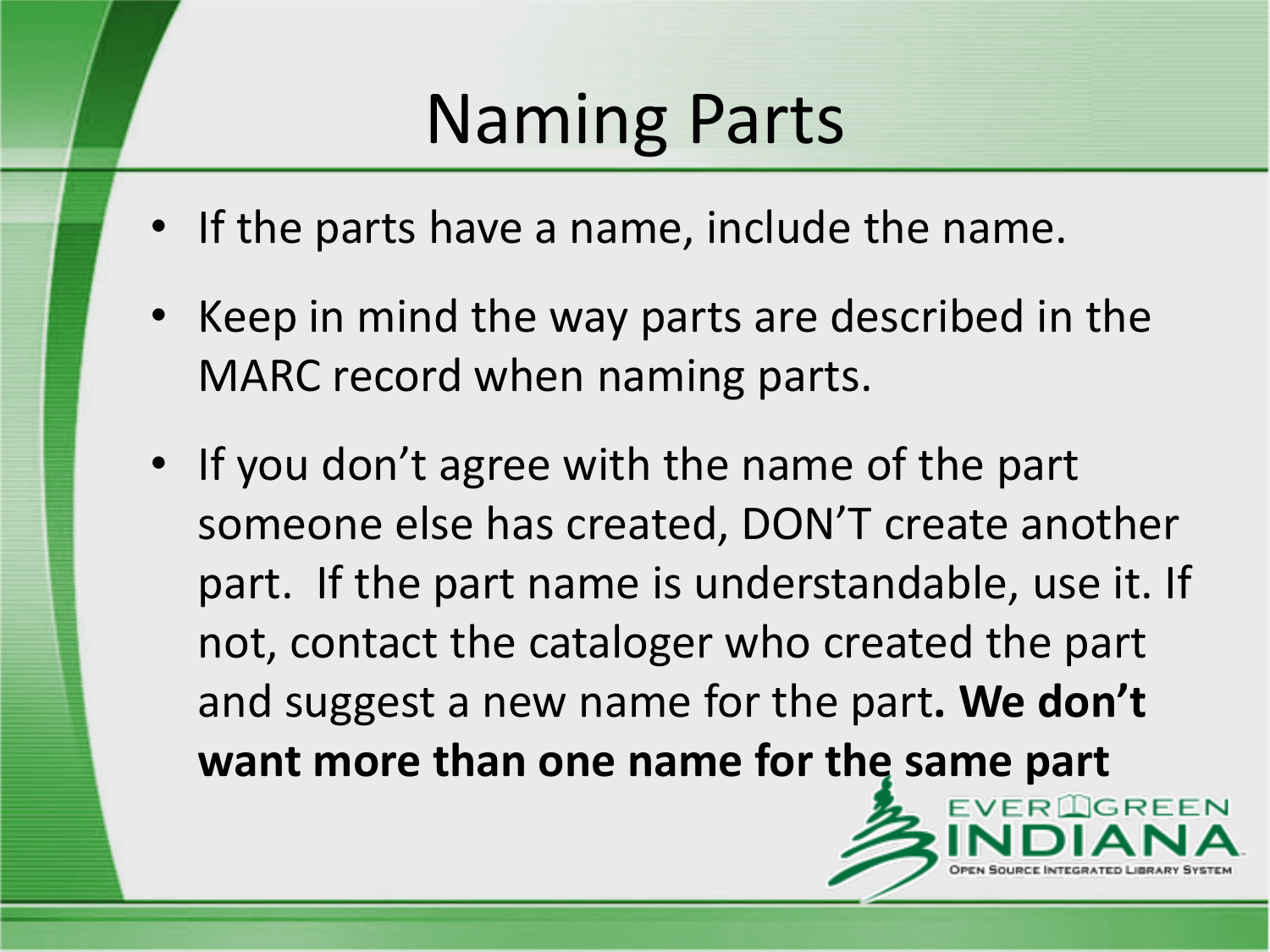- For audiobook sets, since the division of those sets is usually pretty straightforward, it's best to use the same parts. If the parts are Part 1, Discs 1-20 and Part 2, Discs 21-37, use the same parts. Don't divide your set as Part 1, Discs 1-19, and Part 2, Discs 20-37.
- BUT, it's OK to use different parts than another library. If you circulate all the discs in a DVD set together, that's fine. You don't need to divide your set into 1 disc parts just because another library did.**EVERIGREEN**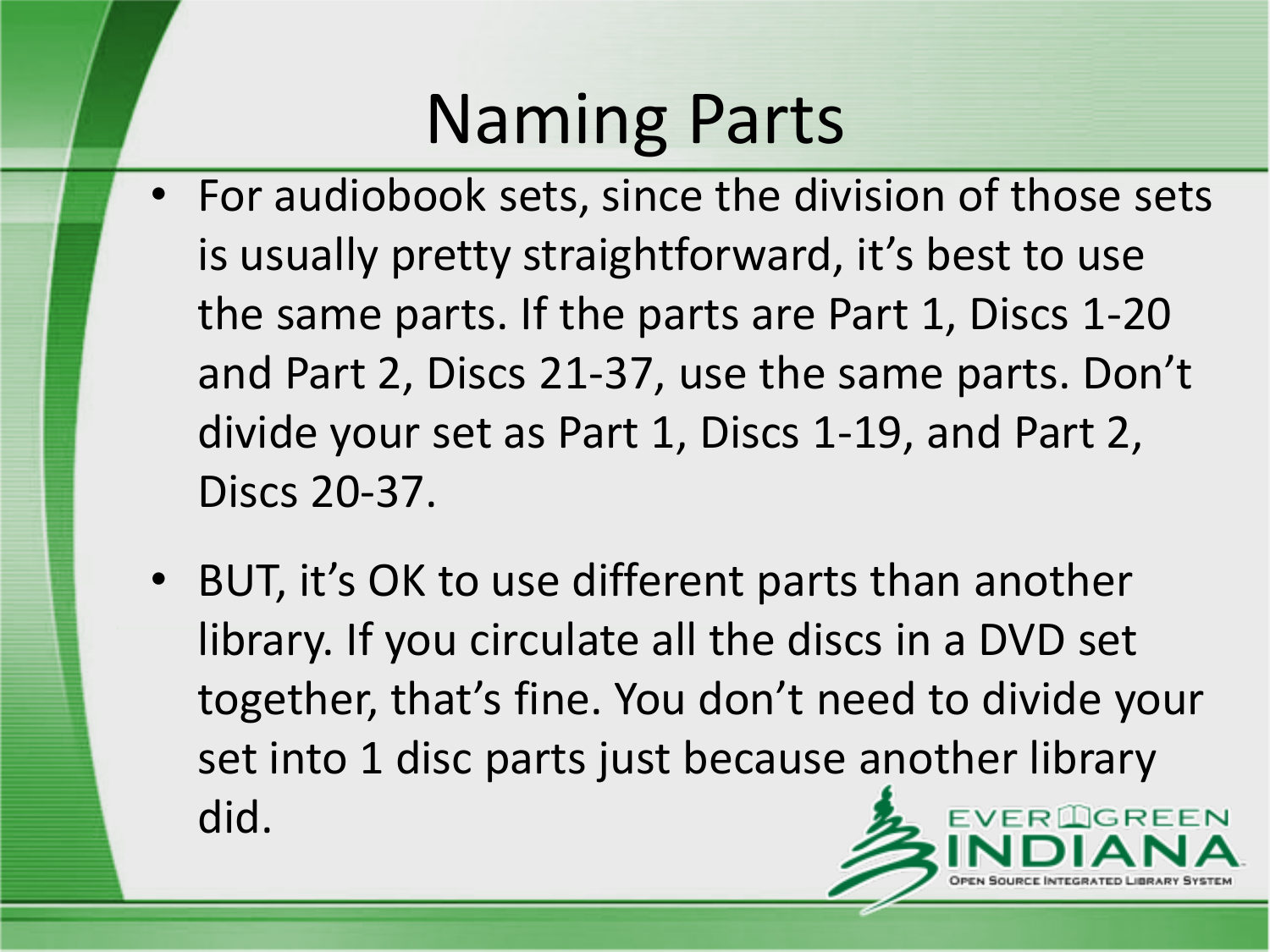With all that said, naming parts should be pretty straight forward. Here I have a DVD set with 6 discs. I'm going to name my first part:

| label  | Disc <sub>1</sub> |
|--------|-------------------|
| record | 5283734           |
| Cancel | Save              |

Type in the name and click Save.

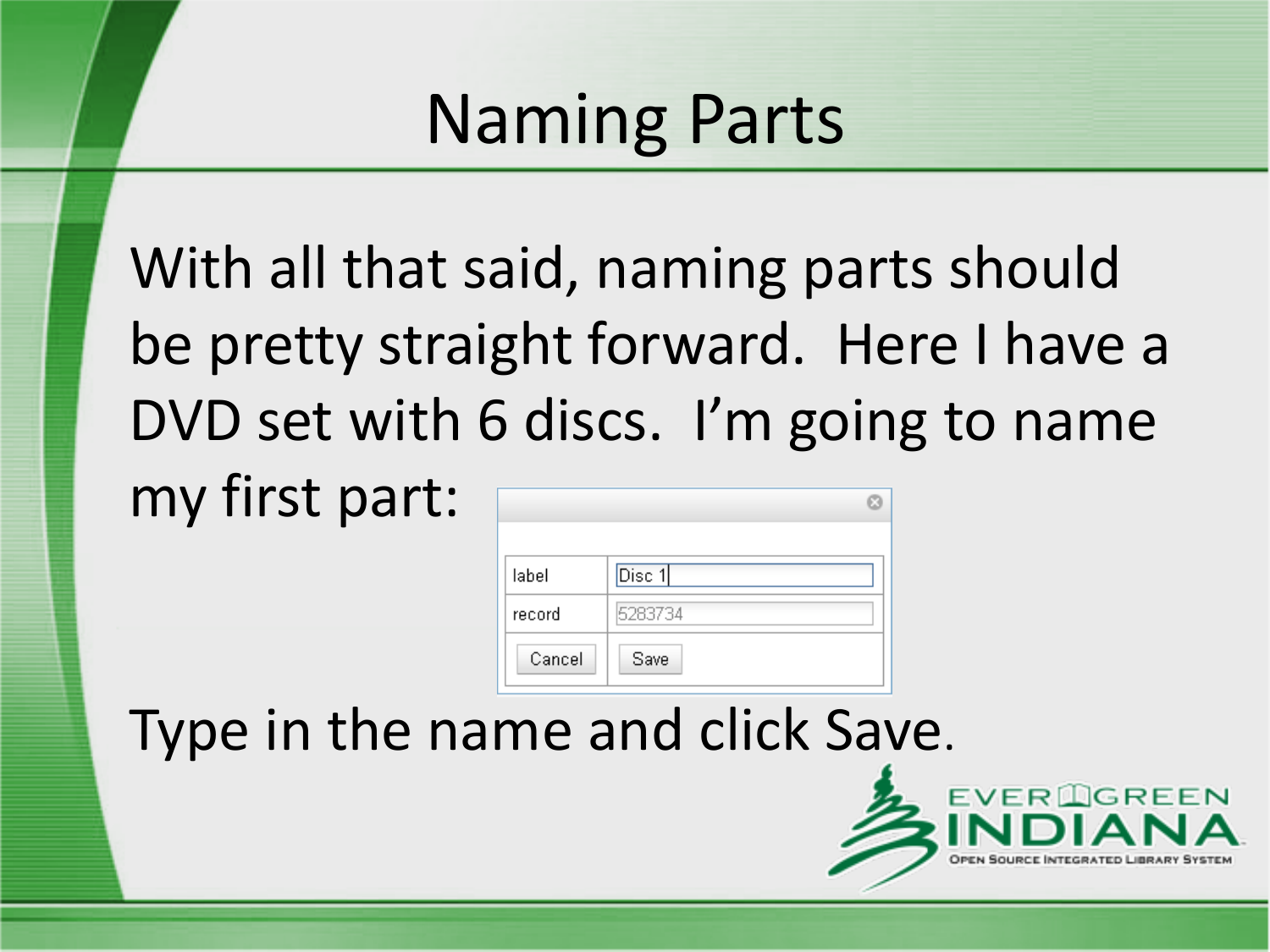• Your part name will be displayed on the Manage Parts screen.

| K.                     | ШI               |     |                                       |
|------------------------|------------------|-----|---------------------------------------|
| Record 1 of 1<br>Start | Previous<br>Next | End | Actions for this Record               |
| Reload                 |                  |     | Debug                                 |
| Monograph Parts        |                  |     | New Monograph Part<br>Delete Selected |
| <b>Back Next</b>       |                  |     |                                       |
| label<br>V             |                  |     |                                       |
| Disc <sub>1</sub>      |                  |     |                                       |
|                        |                  |     |                                       |

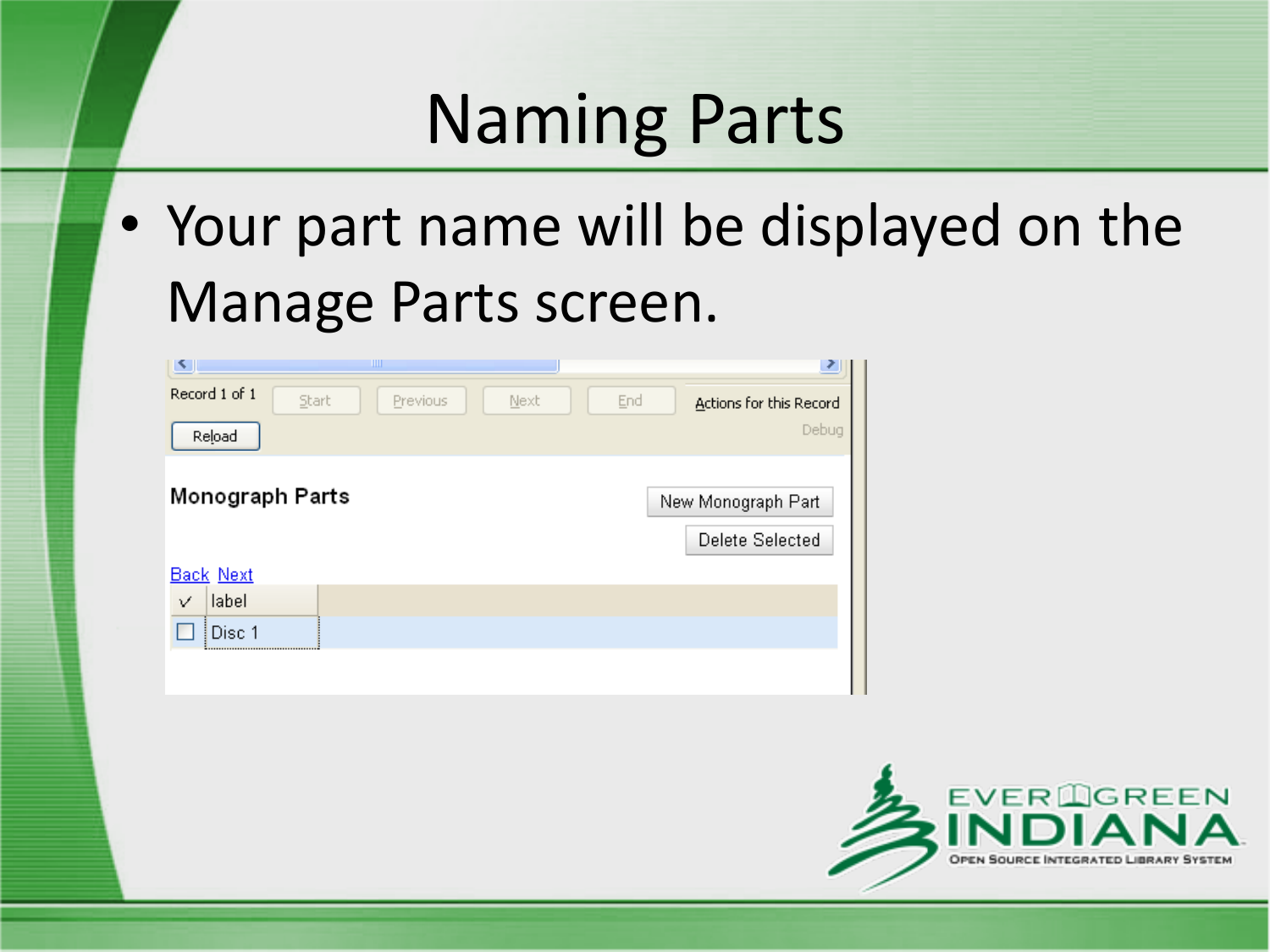#### Repeat these steps for all your parts.

|   | Monograph Parts  |  |  | New Monograph Part |  |  |
|---|------------------|--|--|--------------------|--|--|
|   |                  |  |  | Delete Selected    |  |  |
|   | <b>Back Next</b> |  |  |                    |  |  |
| V | label            |  |  |                    |  |  |
|   | Disc 1           |  |  |                    |  |  |
|   | Disc 2           |  |  |                    |  |  |
|   | Disc 3           |  |  |                    |  |  |
|   | Disc 4           |  |  |                    |  |  |
|   | Disc 5           |  |  |                    |  |  |
|   | Disc 6           |  |  |                    |  |  |

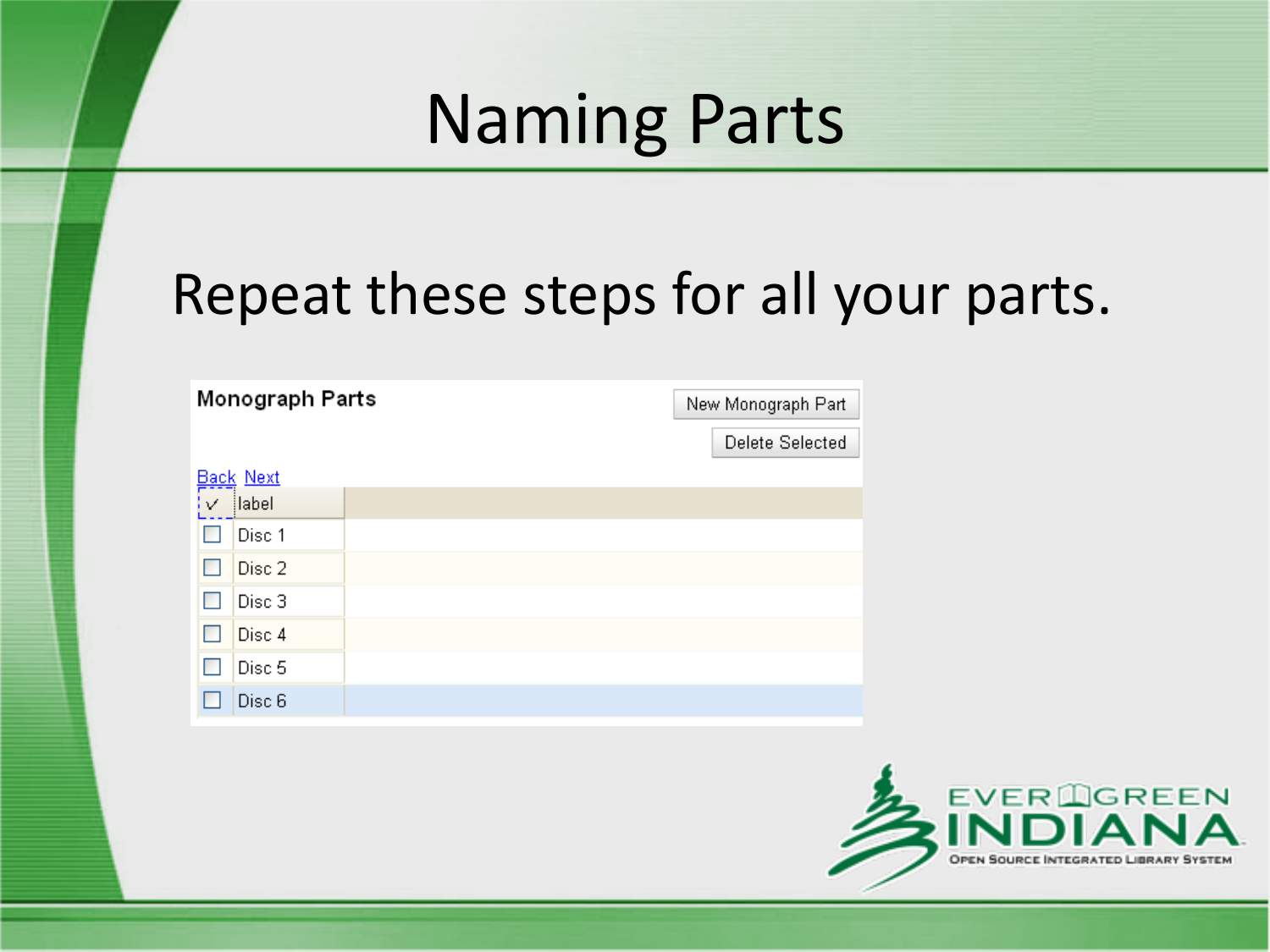# Assigning Parts

- If you create parts from Manage Parts, creating the parts is just the first step.
- The parts will do absolutely nothing for you unless you assign them to your items.

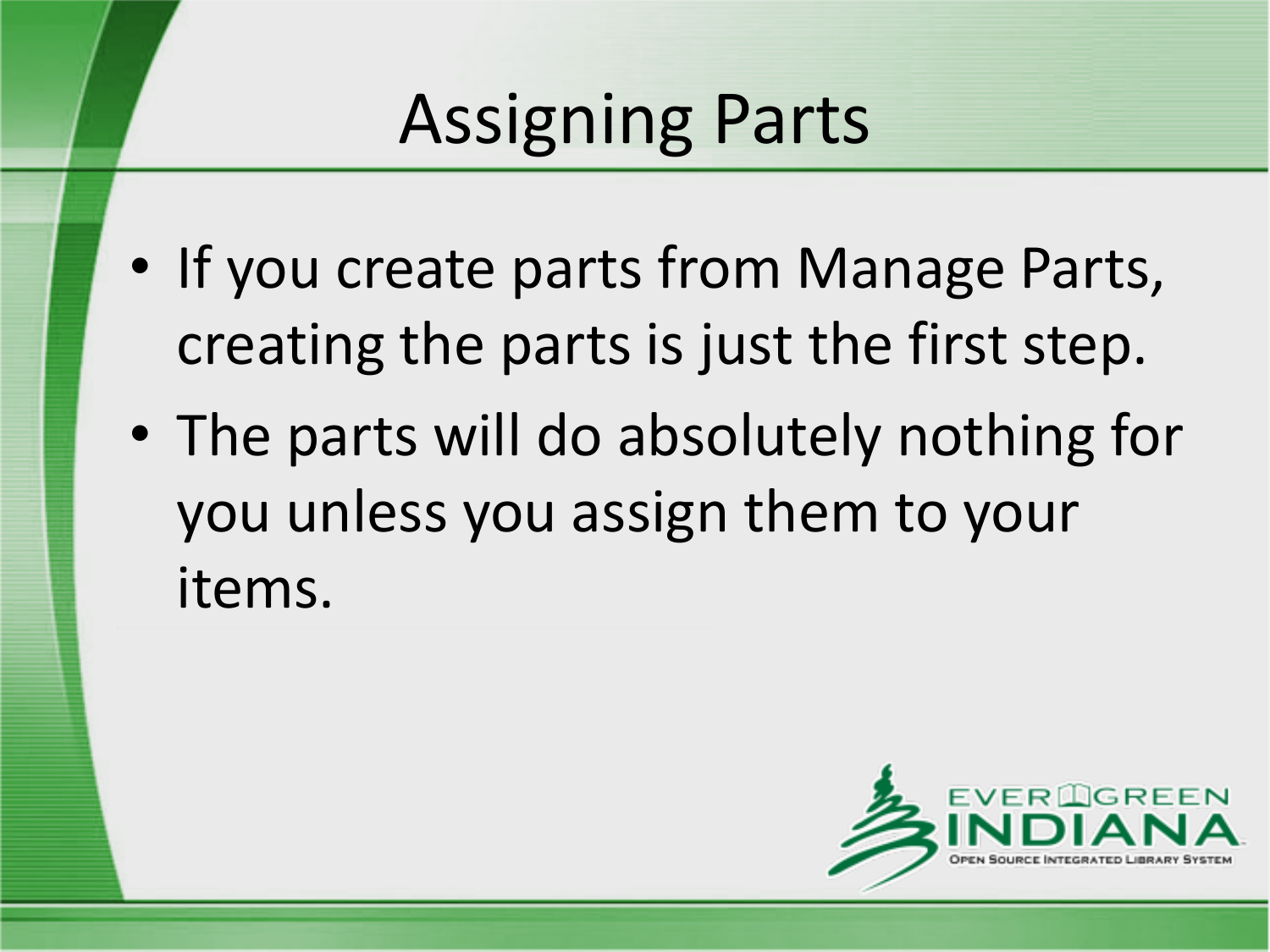# Assigning Parts

There are a few ways to assign parts.

- You can assign parts to existing items from the Replace Barcode function.
- You can assign parts from the Volume Editor when adding items.
- You can assign parts using the Combined Volume/Copy Editor if that's how your workstation is set up.

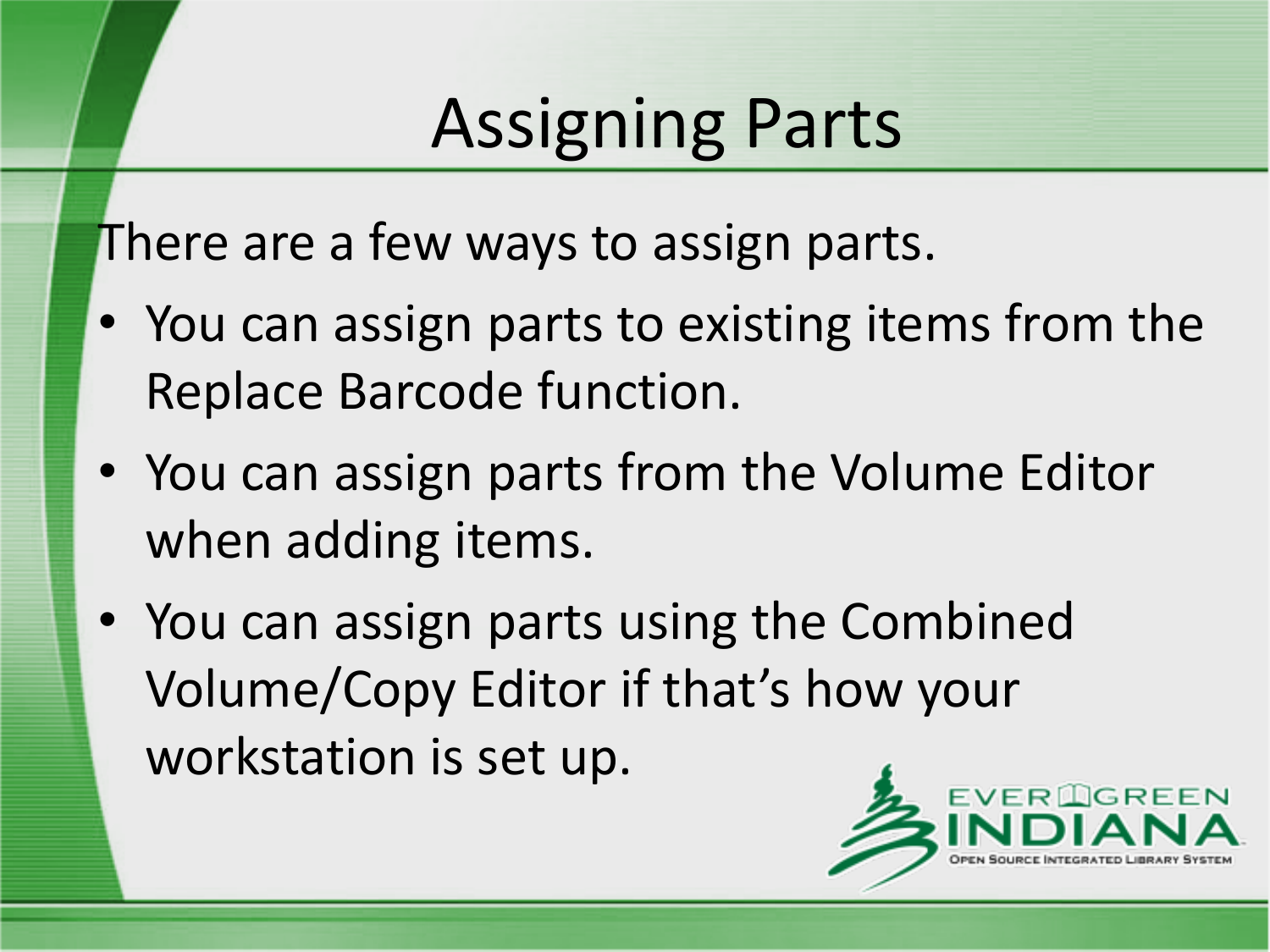- From the Holdings Maintenance screen,
- Highlighting the items and
- Right-click, or from Actions for Selected Rows/Items,
- Select **Replace Barcode.**

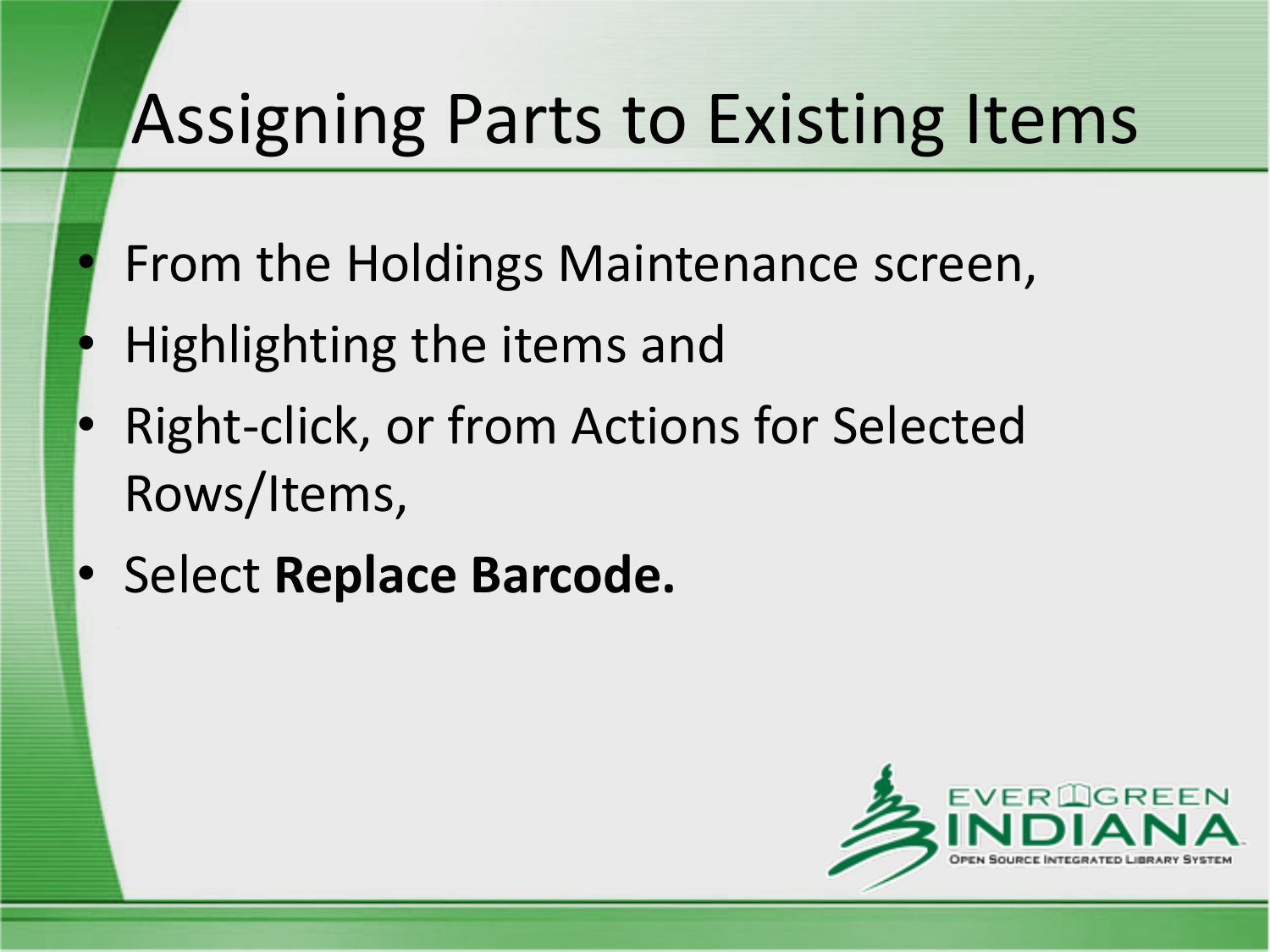• From the Replace barcode screen the last column is the Part Designation Column.

|                     | Suffix:                   |              |                                      |              |
|---------------------|---------------------------|--------------|--------------------------------------|--------------|
| <b>Call Number:</b> |                           | <b>BATCH</b> |                                      |              |
| v                   | <no change=""><br/>×</no> | +Apply       |                                      |              |
| <b>Call Number</b>  | <b>Suffix</b>             |              | # of Copies Barcode Part Designation |              |
| DVD FIC FINE DISC 1 | v                         |              | 33946002326101                       | $\checkmark$ |
| DVD FIC FINE DISC 2 | v                         |              | 33946002326119                       | $\ddotmark$  |
| DVD FIC FINE DISC 3 | v                         |              | 33946002326127                       | $\ddotmark$  |
| DVD FIC FINE DISC 4 | v                         |              | 33946002326135                       | $\ddotmark$  |
| DVD FIC FINE DISC 5 | v                         |              | 33946002326143                       | $\ddotmark$  |
| DVD FIC FINE DISC 6 | v                         |              | 33946002326150                       |              |

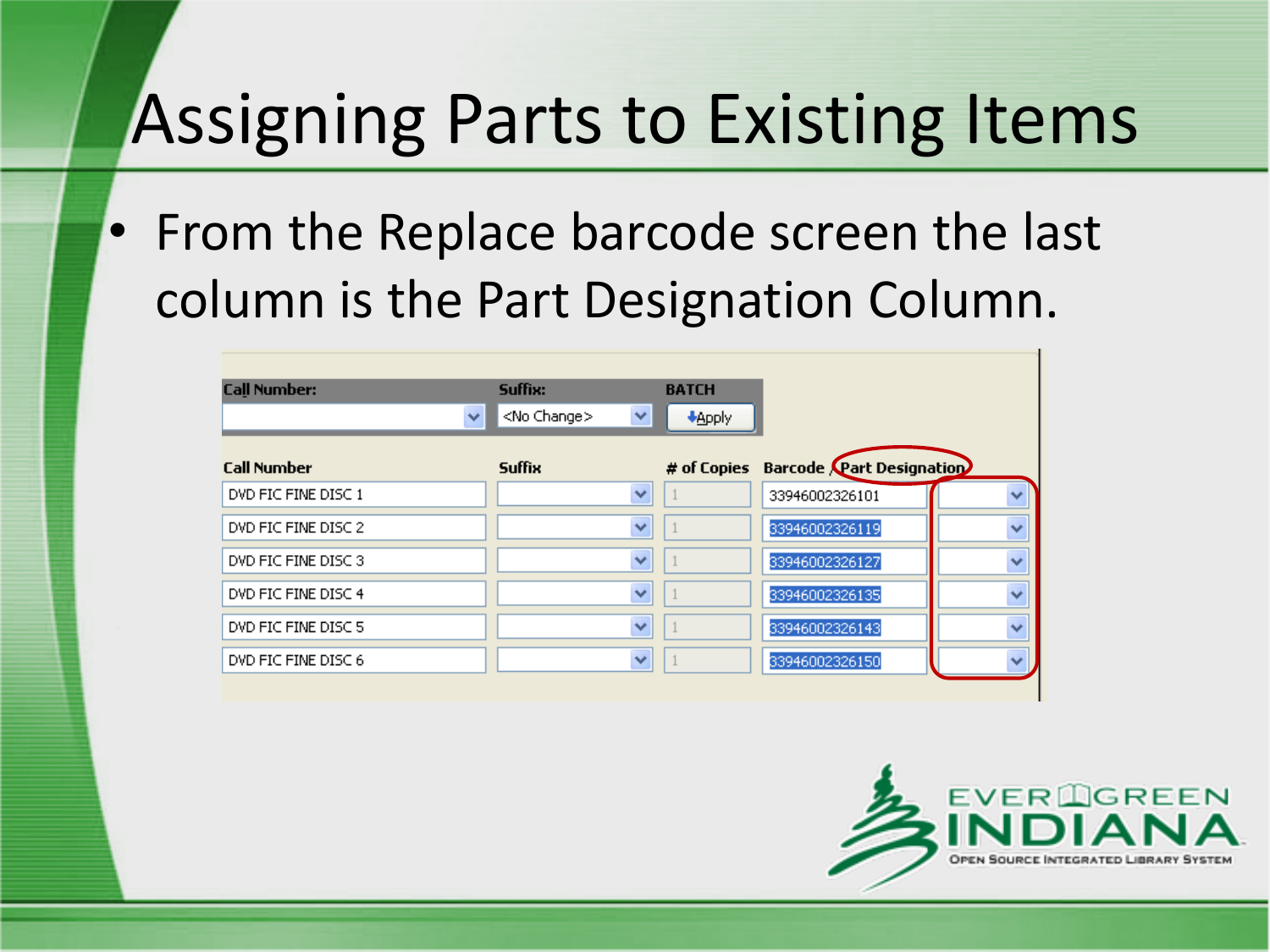#### Select the appropriate parts from the dropdown lists.

| <b>Call Number</b>  | <b>Suffix</b> | # of Copies | Barcode / Part Designation |                  |              |
|---------------------|---------------|-------------|----------------------------|------------------|--------------|
| DVD FIC FINE DISC 1 | v             |             | 33946002326101             | Disc 1           | $\checkmark$ |
| DVD FIC FINE DISC 2 | v             |             | 33946002326119             | Disc 1           | $\checkmark$ |
| DVD FIC FINE DISC 3 | v             |             | 33946002326127             | Disc 3           | $\checkmark$ |
| DVD FIC FINE DISC 4 | v             |             | 33946002326135             | Disc 4           | $\checkmark$ |
| DVD FIC FINE DISC 5 | v             |             | 33946002326143             |                  |              |
| DVD FIC FINE DISC 6 | v             |             | 33946002326150             | Disc 1<br>Disc 2 |              |
|                     |               |             |                            | Disc 3           |              |
|                     |               |             |                            | ll Disc 4        |              |



Disc<sub>5</sub>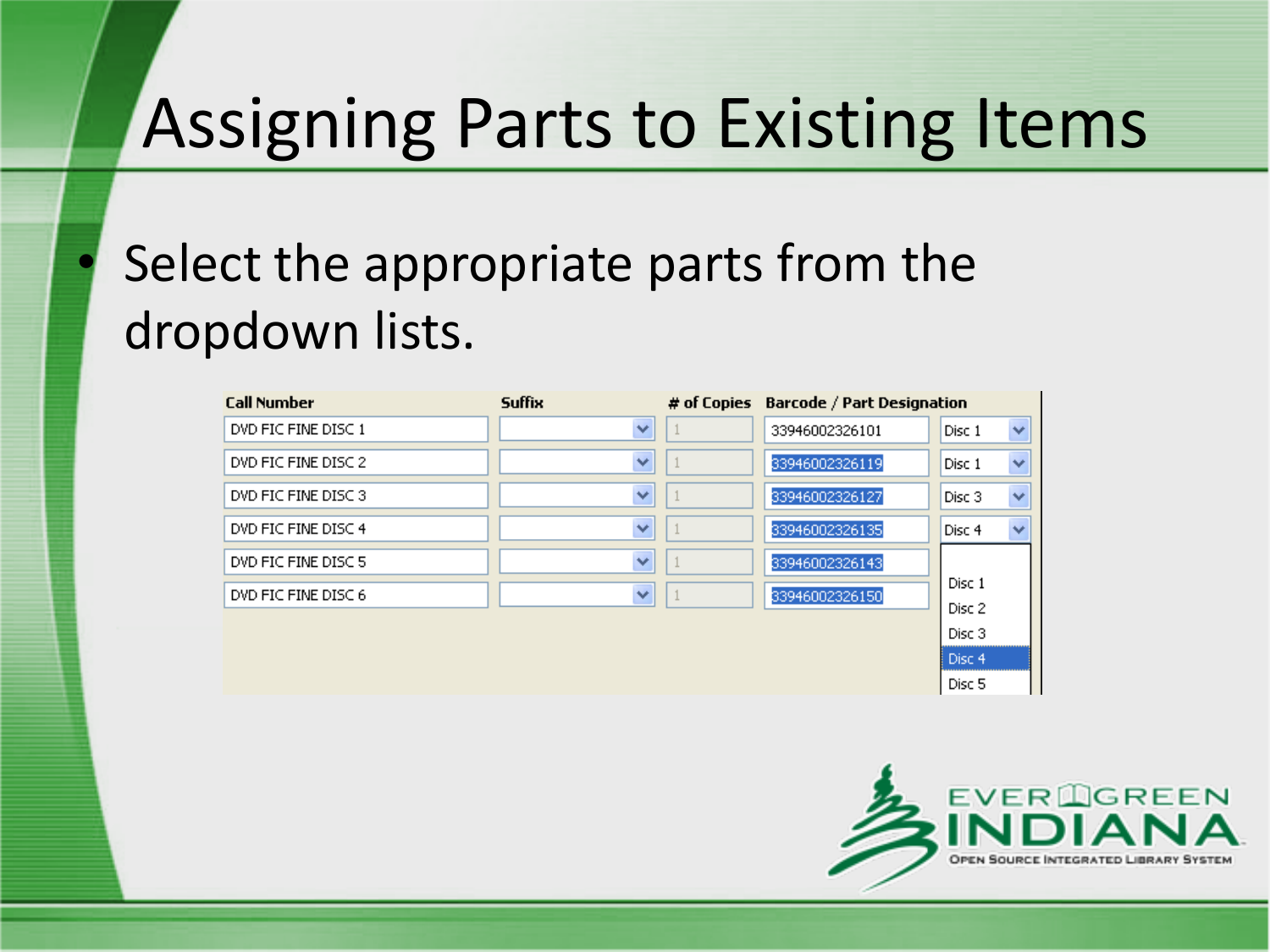#### Once you have assigned parts to all your items, click Re-barcode/Update Items.

| <b>Call Number</b>              | <b>Suffix</b> | # of Copies | Barcode / Part Designation |                        |  |  |
|---------------------------------|---------------|-------------|----------------------------|------------------------|--|--|
| DVD FIC FINE DISC 1             | v             |             | 33946002326101             | v<br>Disc 1            |  |  |
| DVD FIC FINE DISC 2             | v             |             | 33946002326119             | Disc 1<br>v            |  |  |
| DVD FIC FINE DISC 3             | v             |             | 33946002326127             | Disc 3<br>×            |  |  |
| DVD FIC FINE DISC 4             | v             |             | 33946002326135             | Disc 4<br>v            |  |  |
| DVD FIC FINE DISC 5             | $\checkmark$  |             | 33946002326143             | Disc <sub>5</sub><br>× |  |  |
| DVD FIC FINE DISC 6             | v             |             | 33946002326150             | $\checkmark$<br>Disc 6 |  |  |
|                                 |               |             |                            |                        |  |  |
|                                 |               | ШI          |                            |                        |  |  |
|                                 |               |             | Re-barcode / Update Items  | Edit then Re-barcode   |  |  |
| Print Labels?<br>Use Checkdigit |               |             |                            |                        |  |  |

Your parts will be assigned.

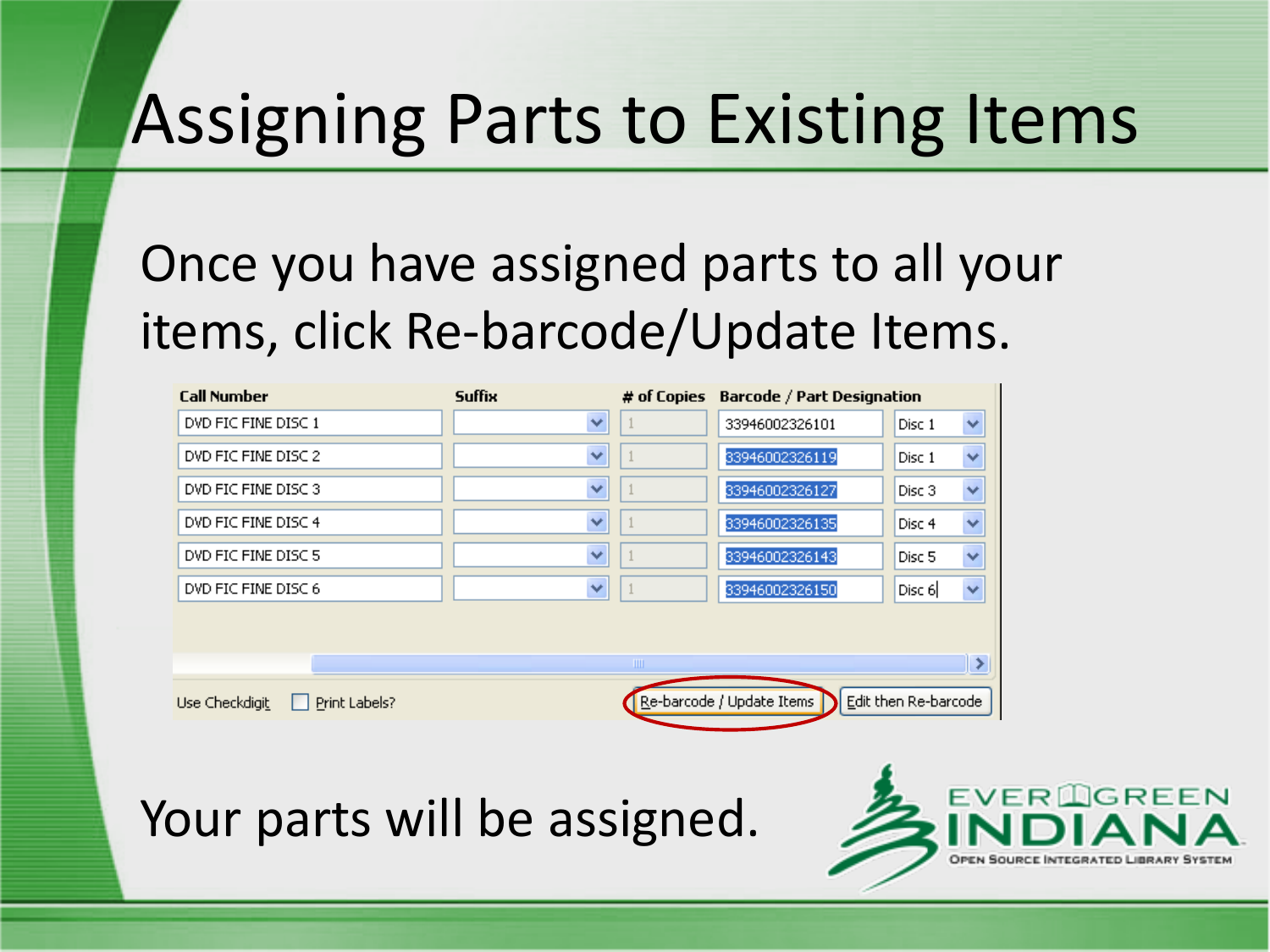- You can also assign parts to existing items from the Unified Volume/Copy editor.
- To do this open the Volume/Copy editor from the Holdings Maintenance screen, and the Parts dropdown list will appear next to your barcode.
- The Unified Volume/Copy editor is an optional setting that can be set for your library via the Library Settings Editor.DGREEN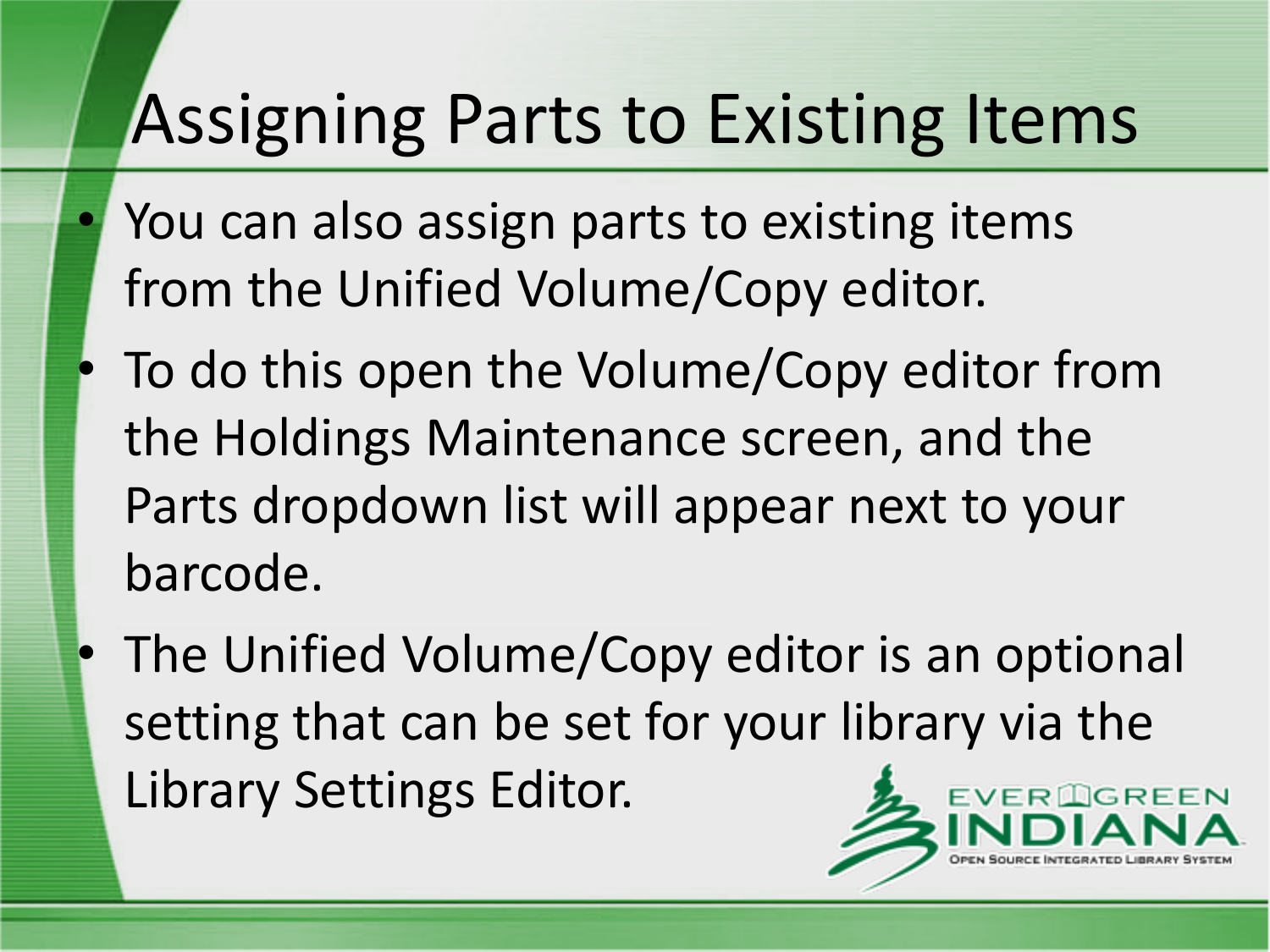|                                         |                                                  |                                            |                                     |                      | $\ A\ $ . The continuation of the continuum contract $A\ $ |                |                      |                           |                                                |                             |
|-----------------------------------------|--------------------------------------------------|--------------------------------------------|-------------------------------------|----------------------|------------------------------------------------------------|----------------|----------------------|---------------------------|------------------------------------------------|-----------------------------|
| Templates: Adult CD Roms                |                                                  | $\vee$                                     | Apply                               | Delete               | Import                                                     | Export<br>Save |                      |                           |                                                | Reset                       |
| <b>Volume and Copy Creator</b>          |                                                  |                                            |                                     |                      |                                                            |                |                      |                           |                                                |                             |
|                                         | <b>Classification:</b>                           |                                            | Prefix:                             |                      | <b>Call Number:</b>                                        |                | Suffix:              | <b>BATCH</b>              |                                                |                             |
|                                         | <no change=""></no>                              |                                            | $\checkmark$<br><no change=""></no> | $\blacktriangledown$ |                                                            | $\vee$         | <no change=""></no>  | $\checkmark$<br>$+$ Apply |                                                |                             |
| Library # of volumes<br><b>HMMPL</b>    | Classification                                   |                                            | Prefix                              |                      | <b>Call Number</b>                                         |                | <b>Suffix</b>        | # of Copies               | Barcode / Part Designation                     |                             |
|                                         | Generic                                          |                                            | $\checkmark$                        | $\checkmark$         | DVD FIC FLAME V.2                                          |                |                      | ×                         | 33946002326259                                 |                             |
| Auto-Generate Barcodes?                 | □ Use Checkdigit                                 | $\Box$ Print Labels?                       |                                     |                      |                                                            |                |                      |                           |                                                | Disc 1<br>Re-barcode Disc 2 |
|                                         |                                                  |                                            |                                     |                      |                                                            |                |                      |                           |                                                |                             |
| <b>Copy Editor</b><br><b>TTT GIRDEN</b> | $\sim$ $\sim$ $\sim$ $\sim$ $\sim$ $\sim$ $\sim$ | PROVIDS TIZING FROM                        |                                     | a copy               | 105                                                        | <b>L</b> COPY  | <b>NUMBER</b>        | a copy.                   | LUTIN, LEYOLY ILEIN LOLI                       |                             |
| Barcode                                 |                                                  |                                            |                                     |                      |                                                            |                |                      |                           | <b>FIC</b>                                     | 1 copy                      |
| 33946002326259                          | 1 copy                                           | <b>Circulation Library</b><br><b>HMMPL</b> |                                     |                      | Holdable?                                                  |                | Deposit?             |                           |                                                |                             |
|                                         |                                                  |                                            |                                     | 1 copy               | Yes                                                        | 1 copy         | No.                  | 1 copy                    | <b>EG-IN: Legacy Item Cat2</b><br><b>ADULT</b> | 1 copy                      |
| <b>Creation Date</b>                    |                                                  | Owning Lib : Call Number                   |                                     |                      | Age-based Hold Protection                                  |                | Deposit Amount       |                           |                                                |                             |
| 2007-06-29                              | 1 copy                                           |                                            |                                     | 1 copy               | 6month                                                     | 1 copy         | 0.00                 | 1 copy                    | <b>HMMPL: Legacy Home Location</b>             |                             |
| Creator                                 |                                                  | <b>Copy Number</b>                         |                                     |                      | Floating?                                                  |                | Price                |                           | AFD                                            | 1 copy                      |
| admin                                   | 1 copy                                           | <unset></unset>                            |                                     | 1 copy               | No.                                                        | 1 copy         | 25.00                | 1 copy                    | <b>HMMPL : Legacy Item Type</b>                |                             |
| Last Edit Date                          |                                                  |                                            |                                     |                      | <b>Loan Duration</b>                                       |                | <b>OPAC Visible?</b> |                           | <b>DVD</b>                                     | 1 copy                      |
| 2012-01-24                              | 1 copy                                           |                                            |                                     |                      | Normal                                                     | 1 copy         | <b>Yes</b>           | 1 copy                    |                                                |                             |
| Last Editor                             |                                                  |                                            |                                     |                      | <b>Fine Level</b>                                          |                | <b>Reference?</b>    |                           |                                                |                             |
| hm-circ1                                | 1 copy                                           |                                            |                                     |                      | Normal                                                     | 1 copy         | No.                  | 1 copy                    |                                                |                             |

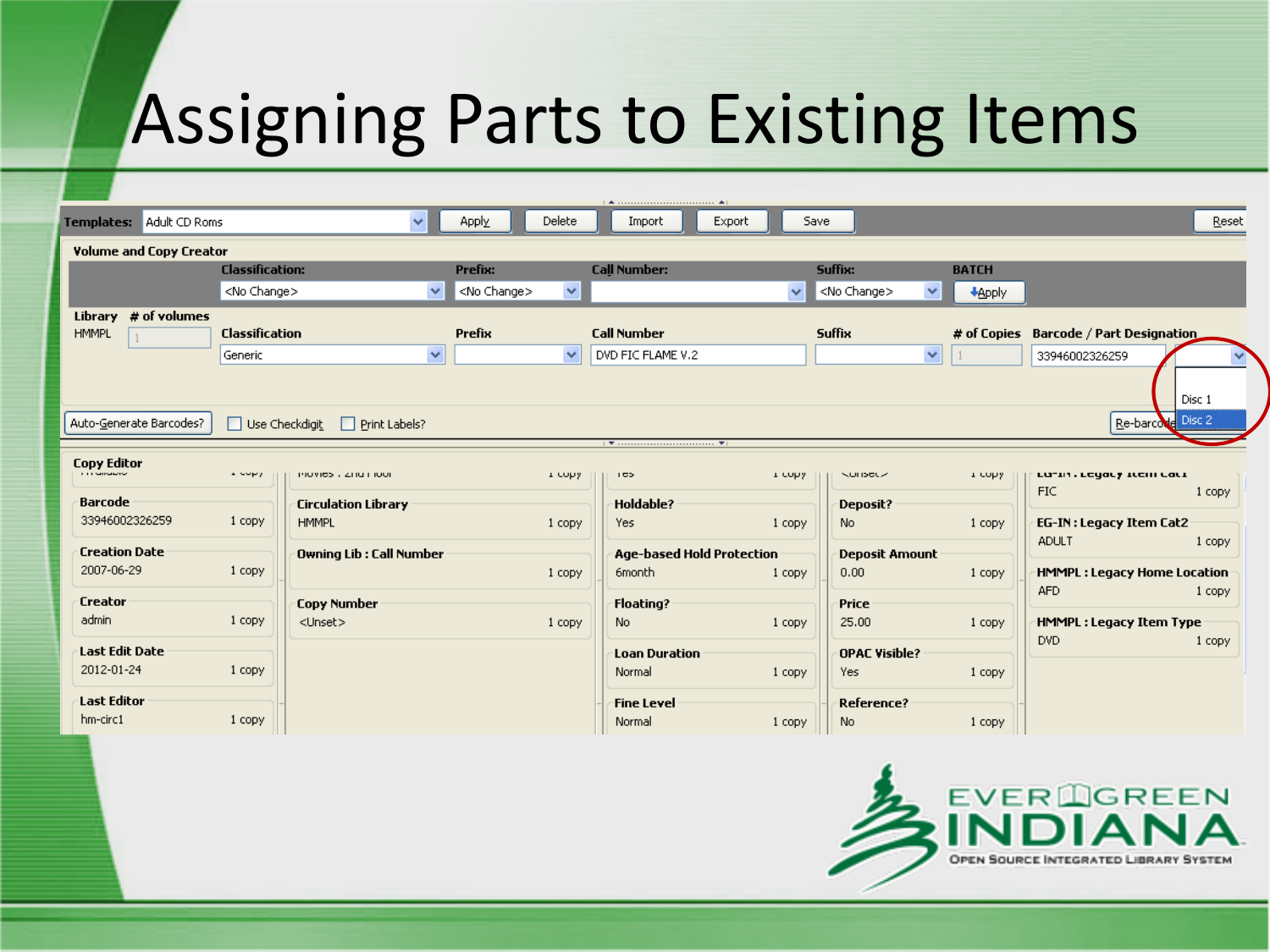- If you're using the Unified Volume/Copy editor, note that it only opens from the Holdings Maintenance screen.
- If you're interested in using the unified volume/copy editor, we'll come back to that at the end.

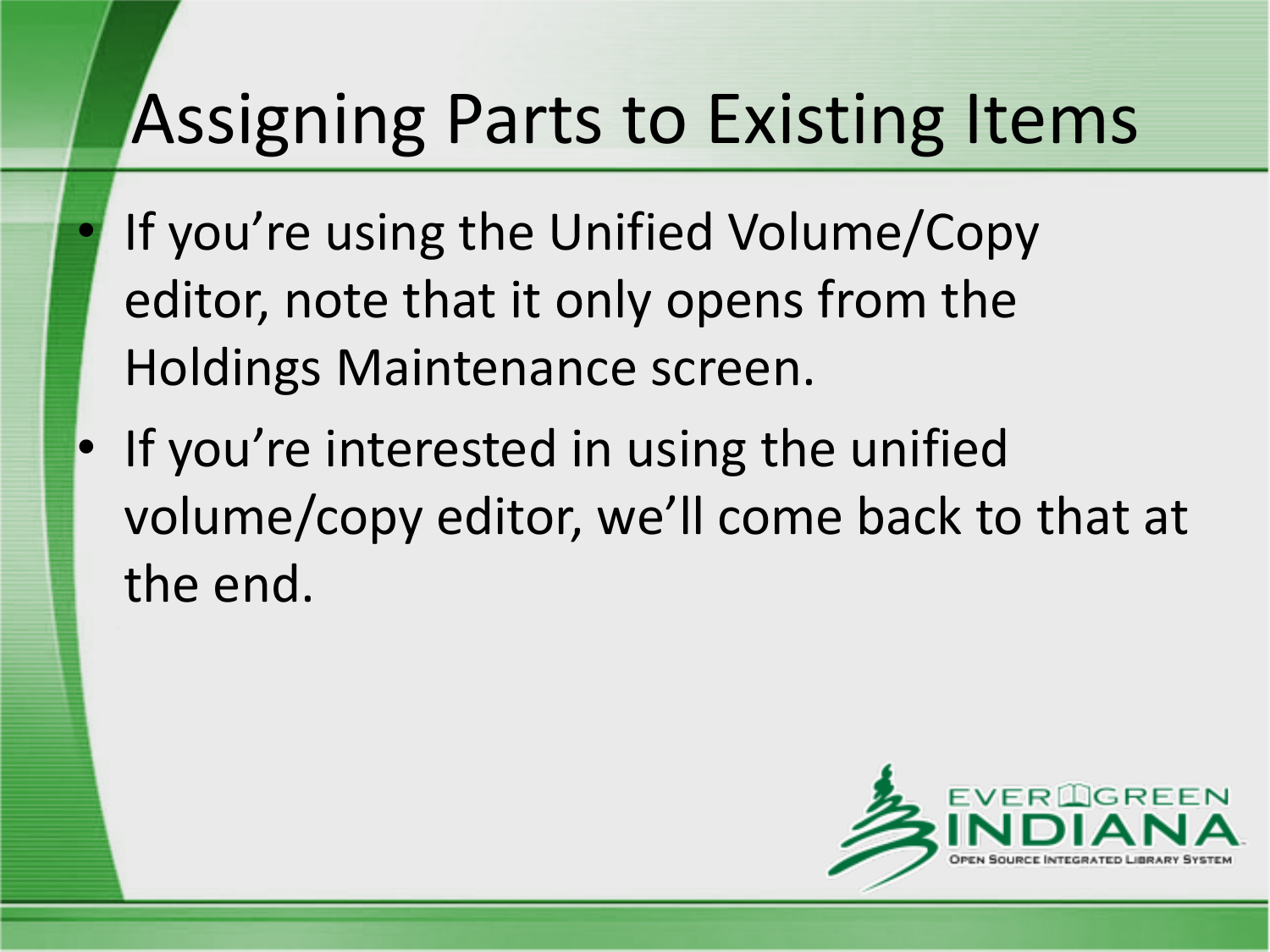## Parts and the Column Picker

- You can view the parts assigned to items from the Holdings Maintenance and Item Status screens, as well as other column picker screens, such as Check-In.
- I recommend setting your Holdings Maintenance Screen so you can see the parts assigned. Your circ staff may also find it useful to see the parts at check-in.

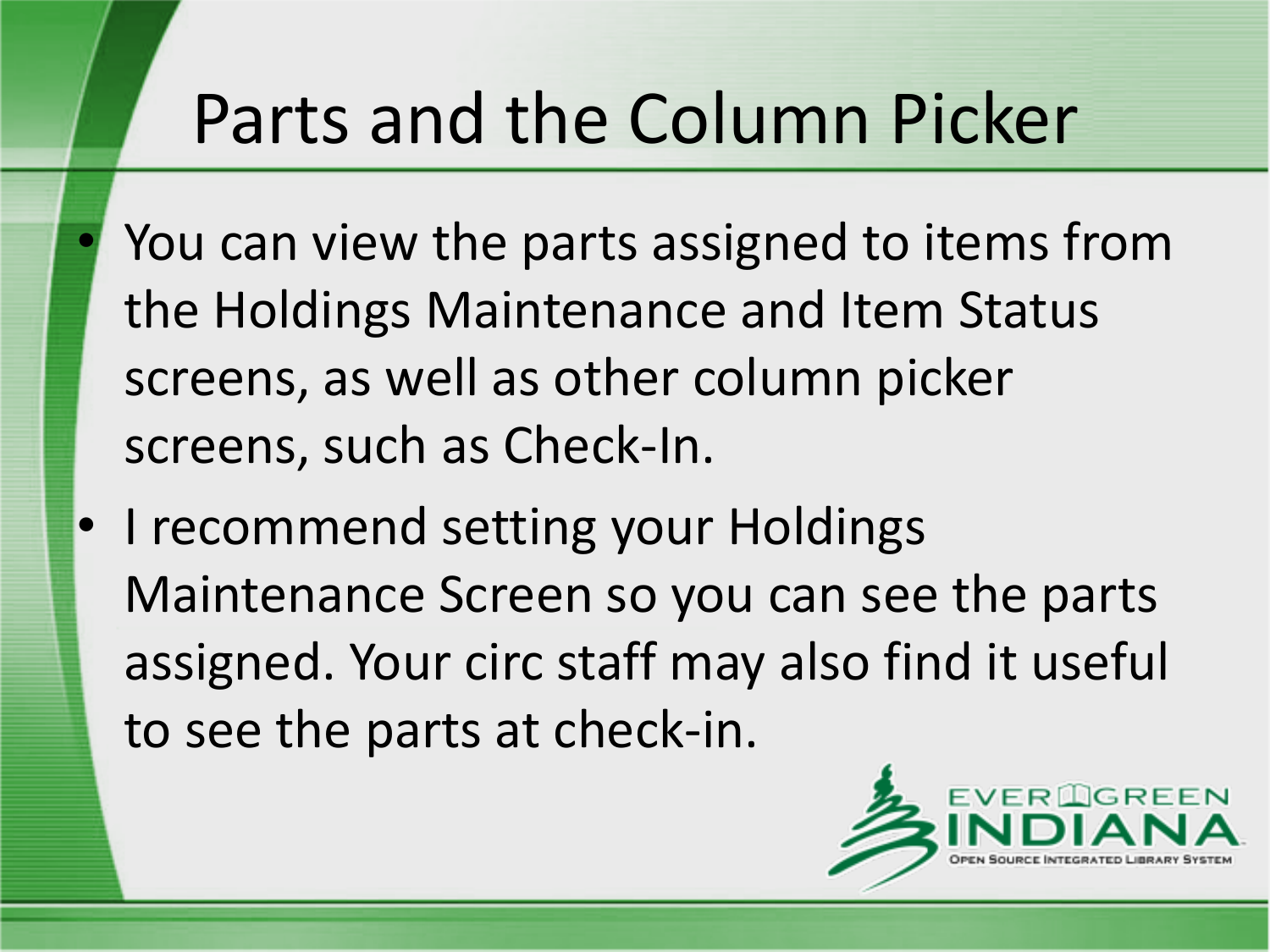#### Parts and the Column Picker

Consortial Total: 12 Available: 12 Actions for Selected Rows 畏 Part Price Status Location/Barcode v Volumes  $\vee$  Copies Alert Message Barcode Disc 1 79.9 CN Prefix Call Number Disc 1 79.9 CN Suffix Circulate As Type Disc<sub>3</sub> 79.9 Circulation Library Circulation Modifier 79. Disc 4 Circulate? Copy ID Disc<sub>5</sub> 79.9 Copy Number Classification Disc 6 79.9 Deposit Amount Deposit? Due Date Fine Level Holdable?  $\overline{\smash{\checkmark}}$  Loan Duration  $\overline{\smash{\checkmark}}$  Location OPAC Visible? Owning Library  $\sqrt{P}$  Part

Select Part from the Column Picker list to display your parts.

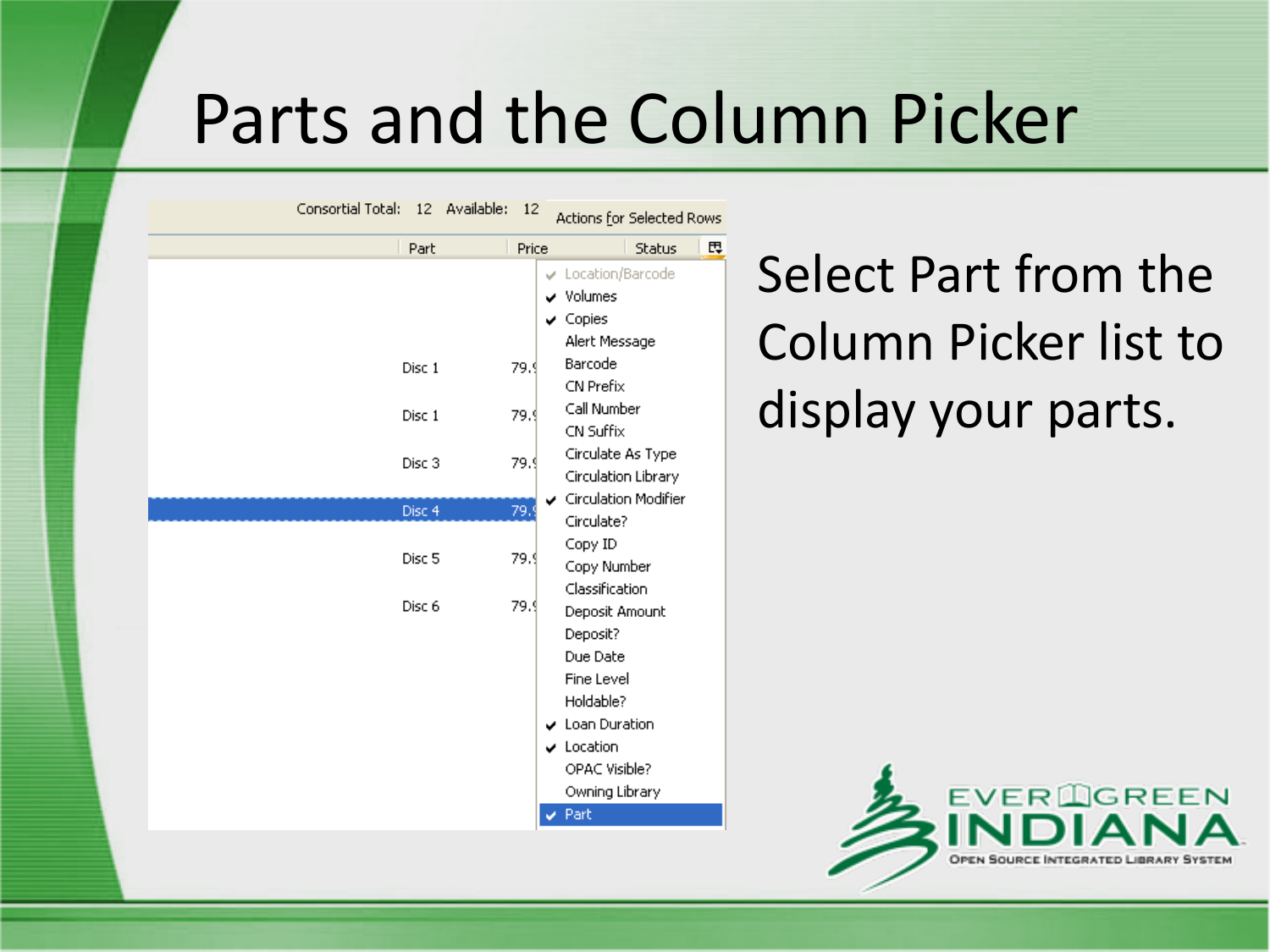# Creating Parts

- When assigning parts to new items, create your parts first, and then add the items.
- This will save you a step. If you add the items and then create the parts, you can then just assign the parts the way you do with existing items.

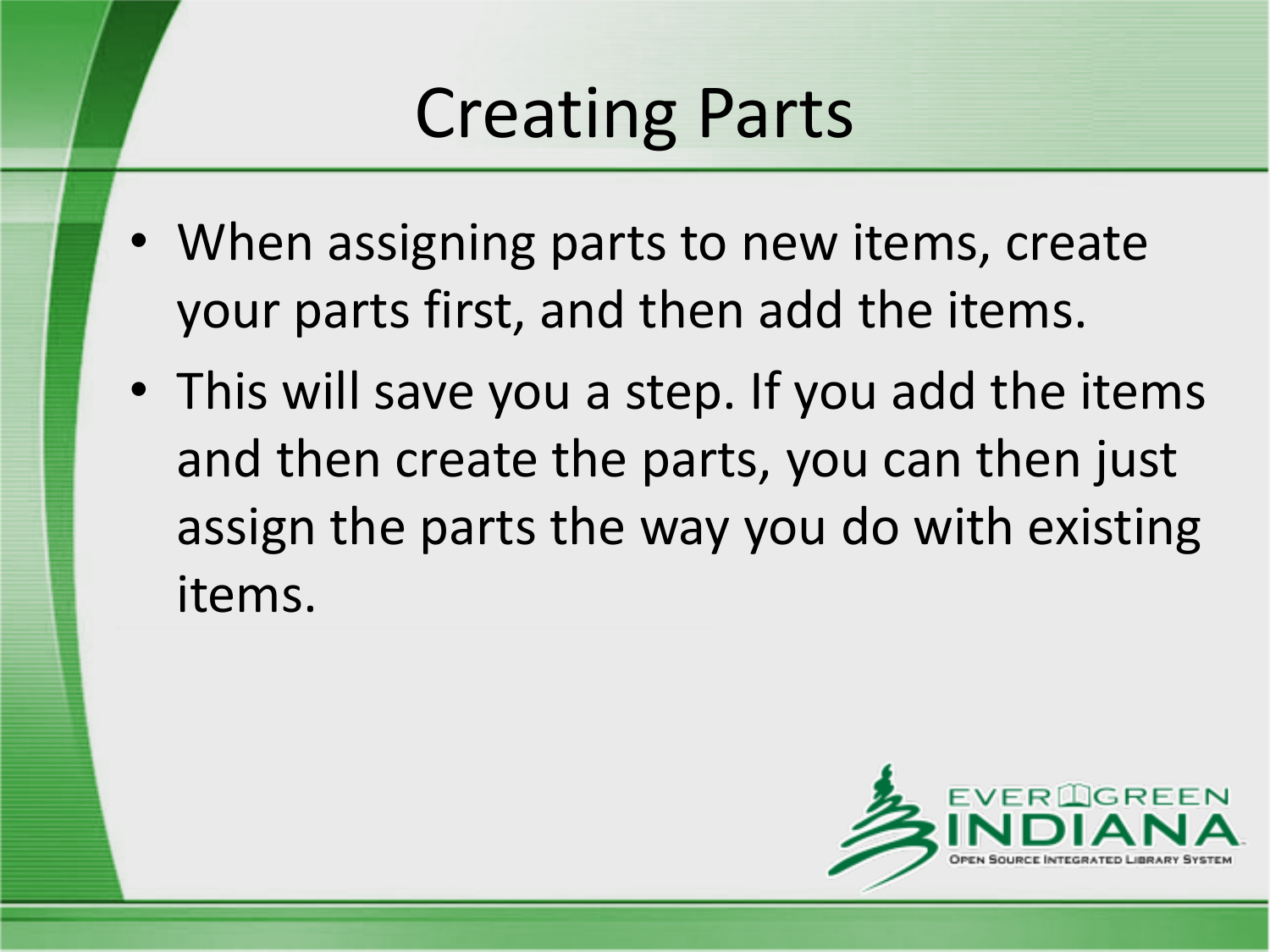### Assigning Parts to New Items

If you don't create your parts first, the parts dropdown will be empty when you add your items.

| lescreen version.<br>13 | TCN:<br><b>Record ID:</b><br><b>Record Owner:</b> | ocm54527434<br>4207028 | <b>Created By:</b><br>Last Edited By:<br>Last Edited On: |
|-------------------------|---------------------------------------------------|------------------------|----------------------------------------------------------|
| ШI                      |                                                   |                        | ⋗                                                        |
| $\blacksquare$          |                                                   |                        |                                                          |
| Suffix:                 | <b>BATCH</b>                                      |                        |                                                          |
| <no change=""></no>     | ×.<br>+Apply                                      |                        |                                                          |
| <b>Suffix</b>           |                                                   |                        | # of Copies Barcode / Part Designation                   |
|                         | $\mathbf{1}$<br>$\checkmark$                      |                        |                                                          |
|                         |                                                   |                        |                                                          |
|                         |                                                   |                        |                                                          |
|                         |                                                   |                        |                                                          |

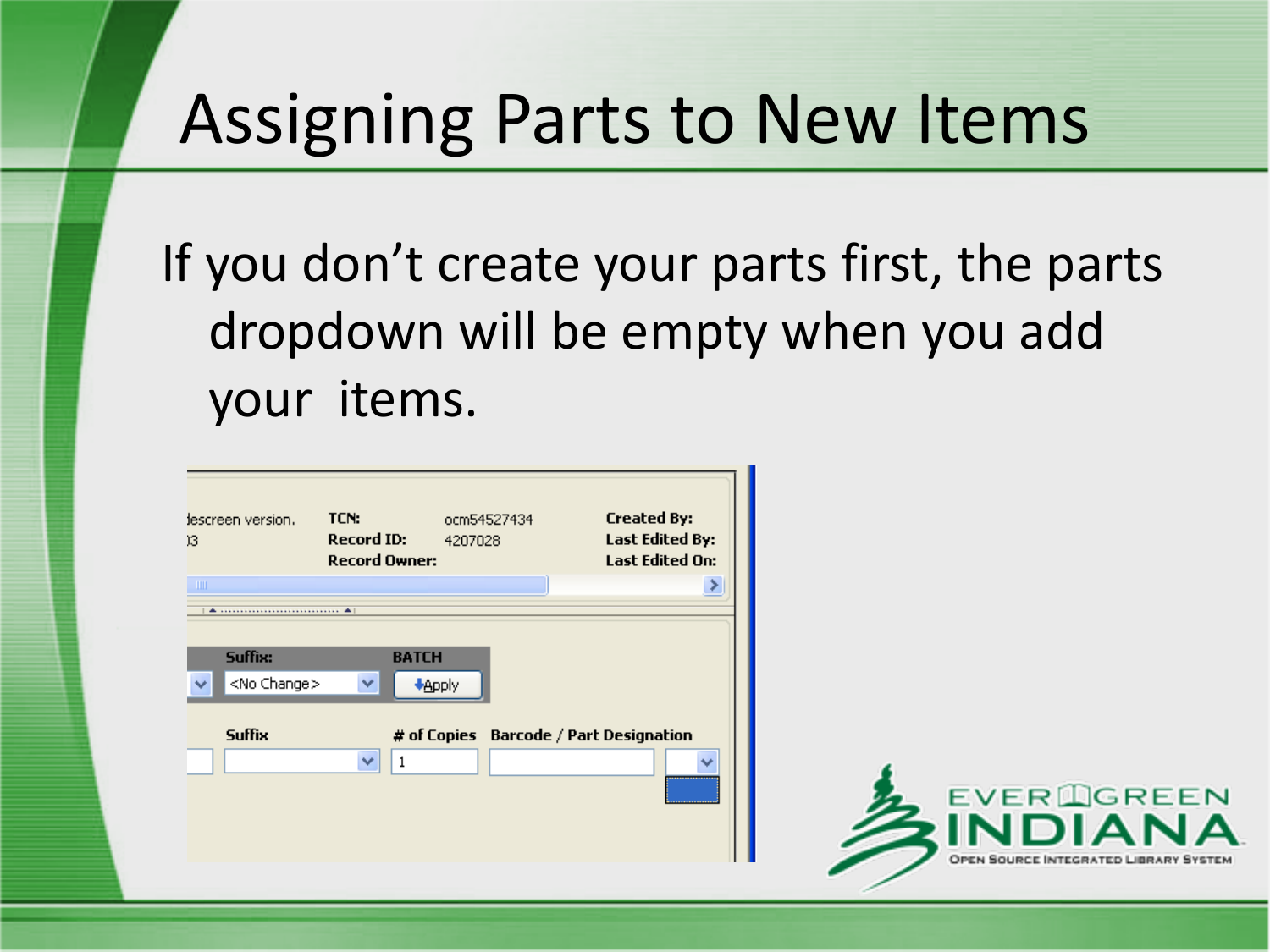#### Assigning Parts to New Items

So create your parts first. You'll find that you can assign your parts from the Volume/Copy Creator, just as you would from the Re-barcode screen.

| <b>Call Number</b>      | <b>Suffix</b>            | # of Copies Barcode / Part Designation |                   |
|-------------------------|--------------------------|----------------------------------------|-------------------|
| PN1992.77.F554F554 2002 | $\overline{\phantom{a}}$ |                                        |                   |
| PN1992.77.F554F554 2002 | $\checkmark$             |                                        |                   |
| PN1992.77.F554F554 2002 | $\checkmark$             |                                        | Disc 1<br>Disc 2  |
| PN1992.77.F554F554 2002 | $\overline{\phantom{a}}$ |                                        | Disc 3            |
| PN1992.77.F554F554 2002 | $\overline{\phantom{a}}$ |                                        | Disc 4            |
| PN1992.77.F554F554 2002 | $\checkmark$             |                                        | Disc <sub>5</sub> |
|                         |                          |                                        | Disc 6            |

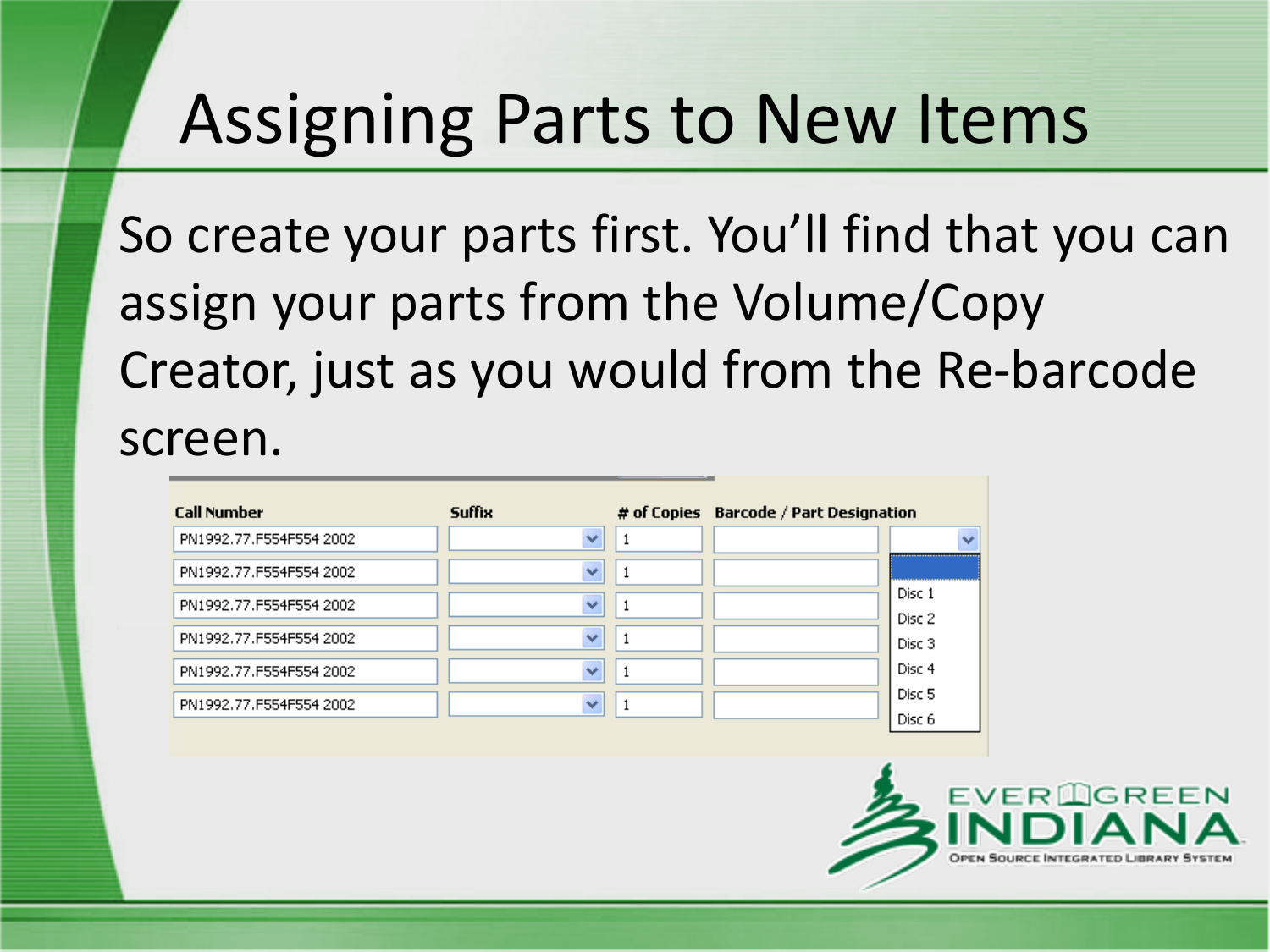Once parts are assigned patrons can place holds on the part they need.

The part names appear in a drop down list on the holds screen, so be sure to use part names that will be clear to users.

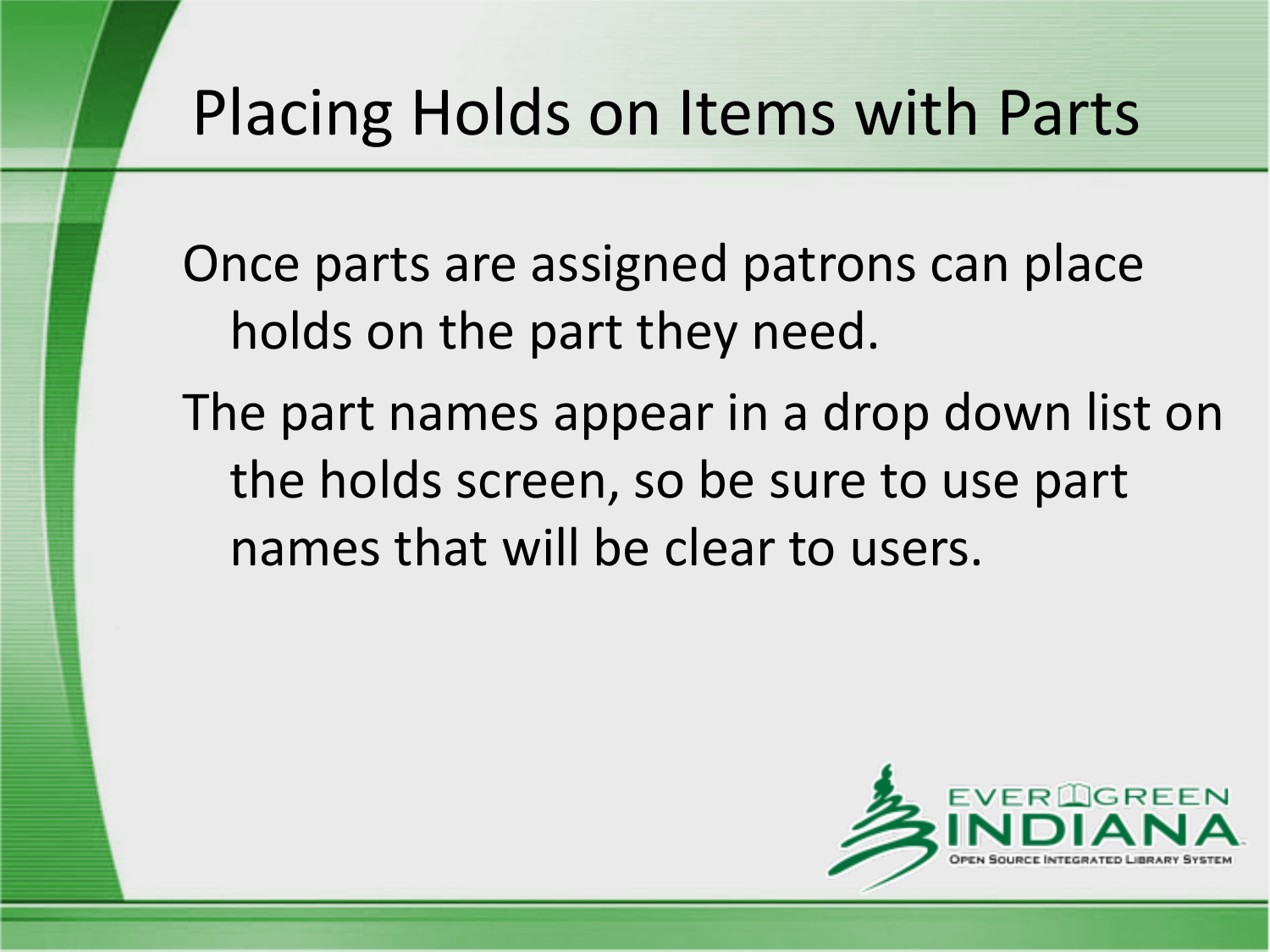If you try to place a hold on an record with parts attached there will be a dropdown list to choose the part you want.

| Create / Edit a Hold                         |                                                                          |  |
|----------------------------------------------|--------------------------------------------------------------------------|--|
| Recipient:                                   | Childs, Sarah                                                            |  |
| Title:                                       | Firefly The complete series                                              |  |
| Author                                       | Whedon, Joss                                                             |  |
| Format                                       | Video Recordings                                                         |  |
| Physical Description:                        | videorecording videodisc 4 videodiscs (675 min.) : sd., col. ; 4 3/4 in. |  |
| Monograph Parts:                             | $\checkmark$<br><u></u>                                                  |  |
| Contact telephone number:                    | 388<br>Disc 1                                                            |  |
| Enable phone notifications for<br>this hold? | 'IDisc 2<br>Disc 3<br> Disc 4                                            |  |
|                                              |                                                                          |  |

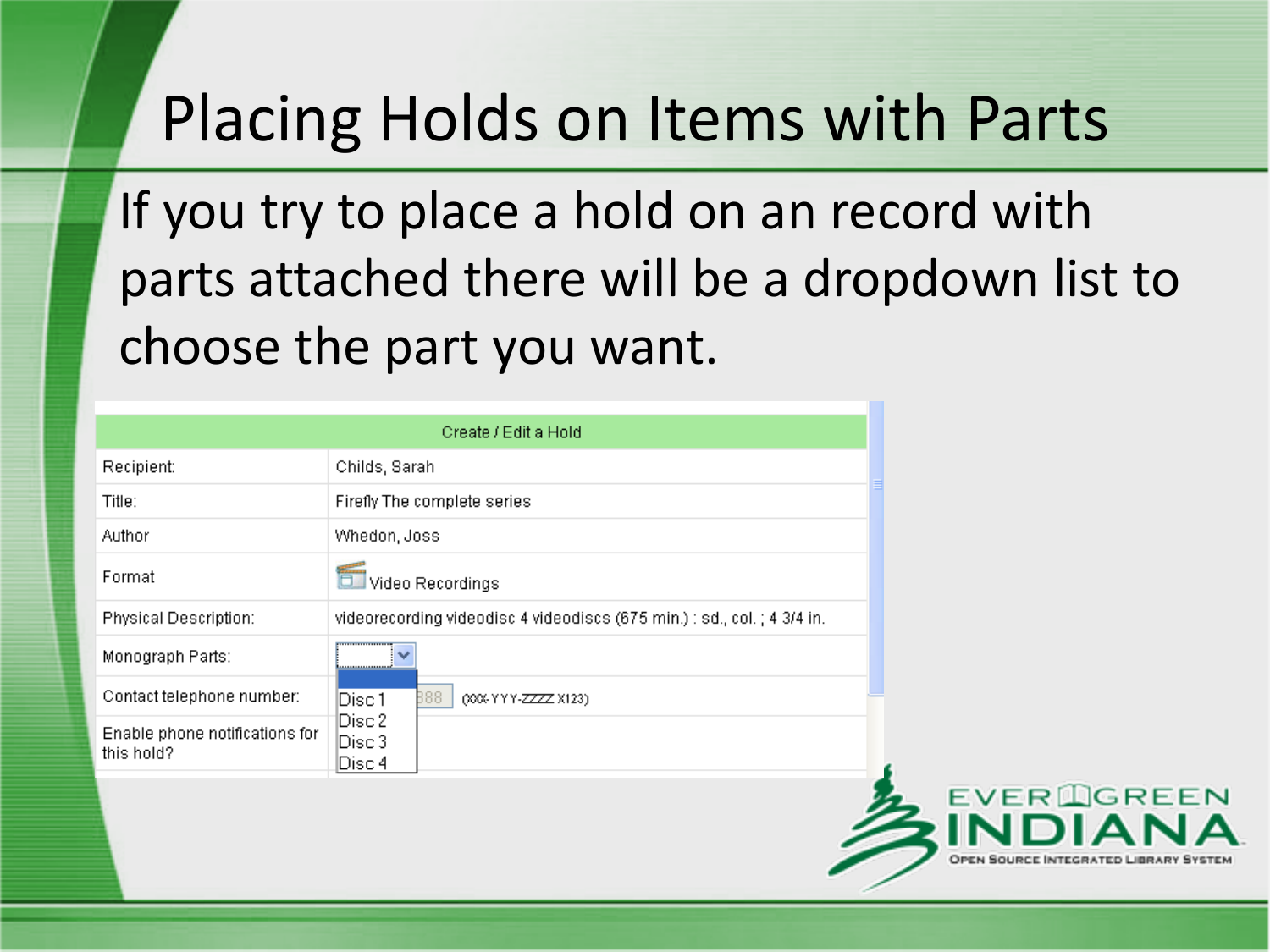#### If the user doesn't choose a part, this error message will be displayed:

| The page at http://evergreen.lib.in.us says:                                                                                                              |  |
|-----------------------------------------------------------------------------------------------------------------------------------------------------------|--|
| The system was not able to place the requested hold. The item requested has multiple parts to<br>choose from. Try selecting a specific part for the hold. |  |
|                                                                                                                                                           |  |

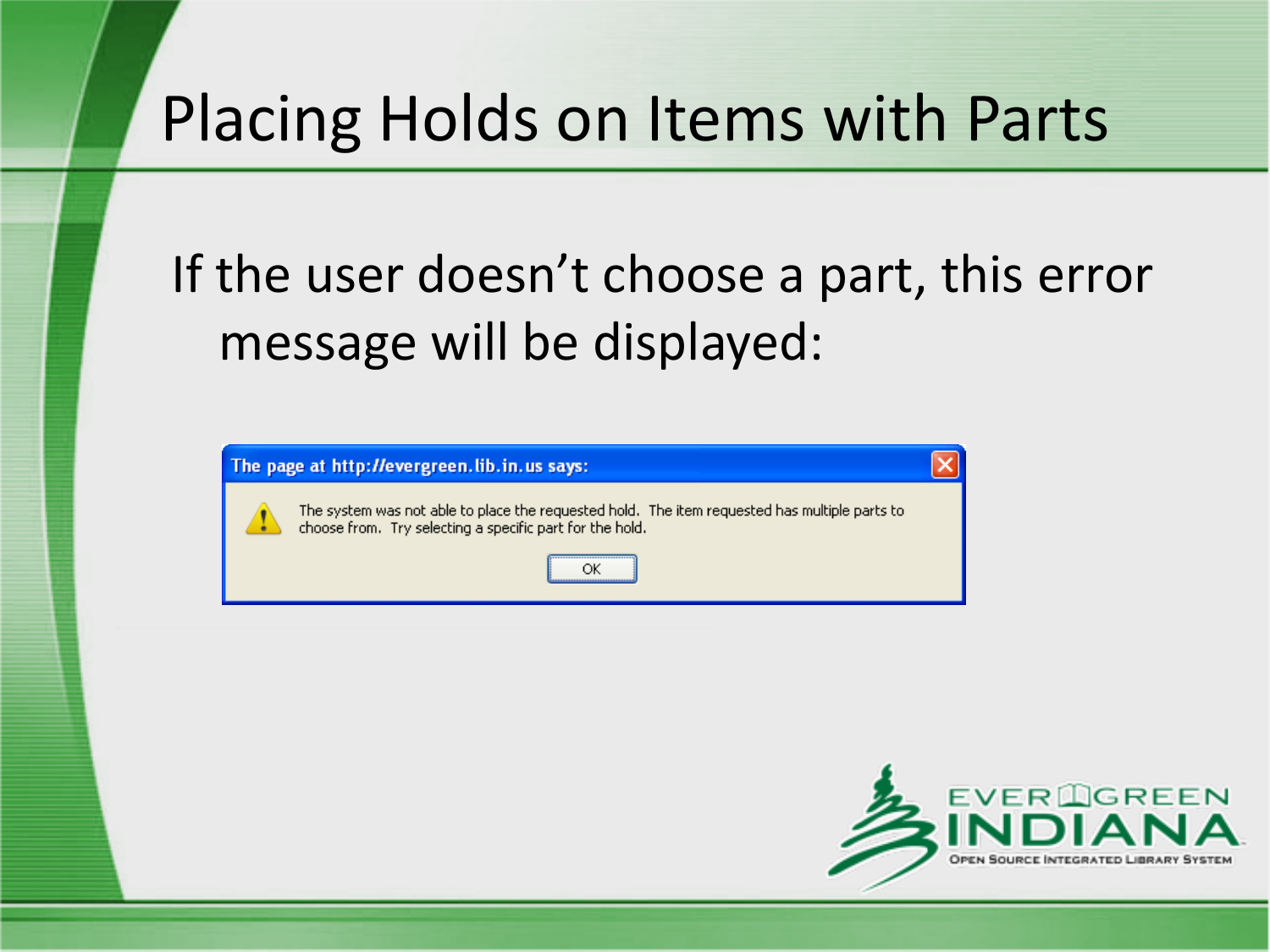- In the Staff Client and in the Firefox browser, the Parts dropdown list will then turn red.
- Unfortunately, it doesn't do this in Internet Explorer, so staff should be aware of this when helping patrons.

|                           | Create / Edit a Hold                                      |
|---------------------------|-----------------------------------------------------------|
| Recipient:                | Childs, Sarah                                             |
| Title:                    | Firefly The complete series                               |
| Author                    | Whedon, Joss                                              |
| Format                    | Video Recordings                                          |
| Physical Description:     | videorecording videodisc 4 videodiscs (675 min.) : sd., d |
| Monograph Parts:          |                                                           |
| Contact telephone number: | 317-298-7888<br>0006 Y Y Y - ZZZZ X123)                   |

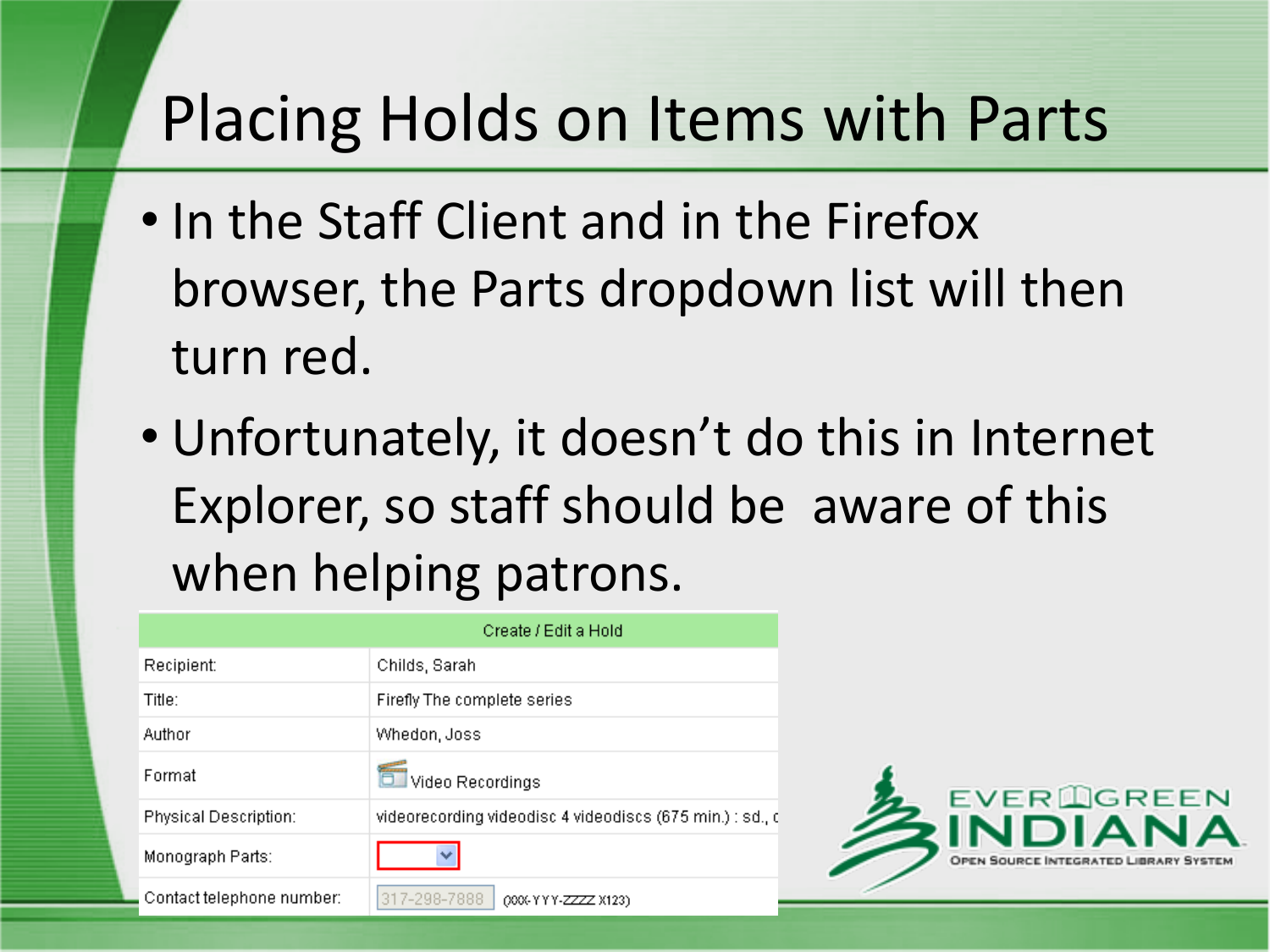# Deleting Parts

Deleting parts is really simple.

- Go to manage parts.
- Click the boxes to select the parts you want to delete.
- Click **Delete Selected**.

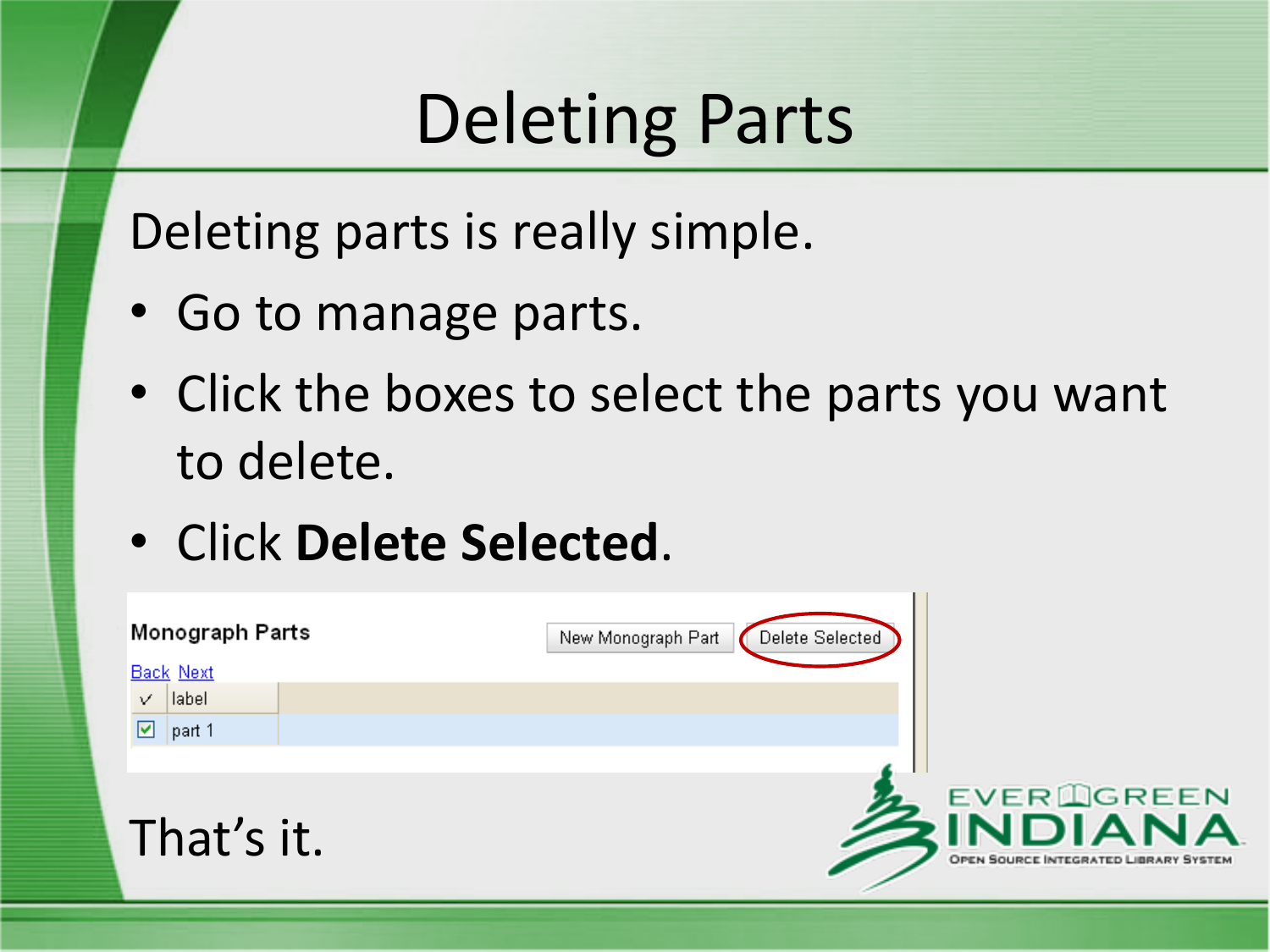# Deleting Parts

- Most of the time, there's no need to delete the parts you've created.
- Parts attached to a record do not prevent the record from being deleted.
- Since the parts are used by multiple users, you shouldn't delete your parts because someone else may have items attached to them.

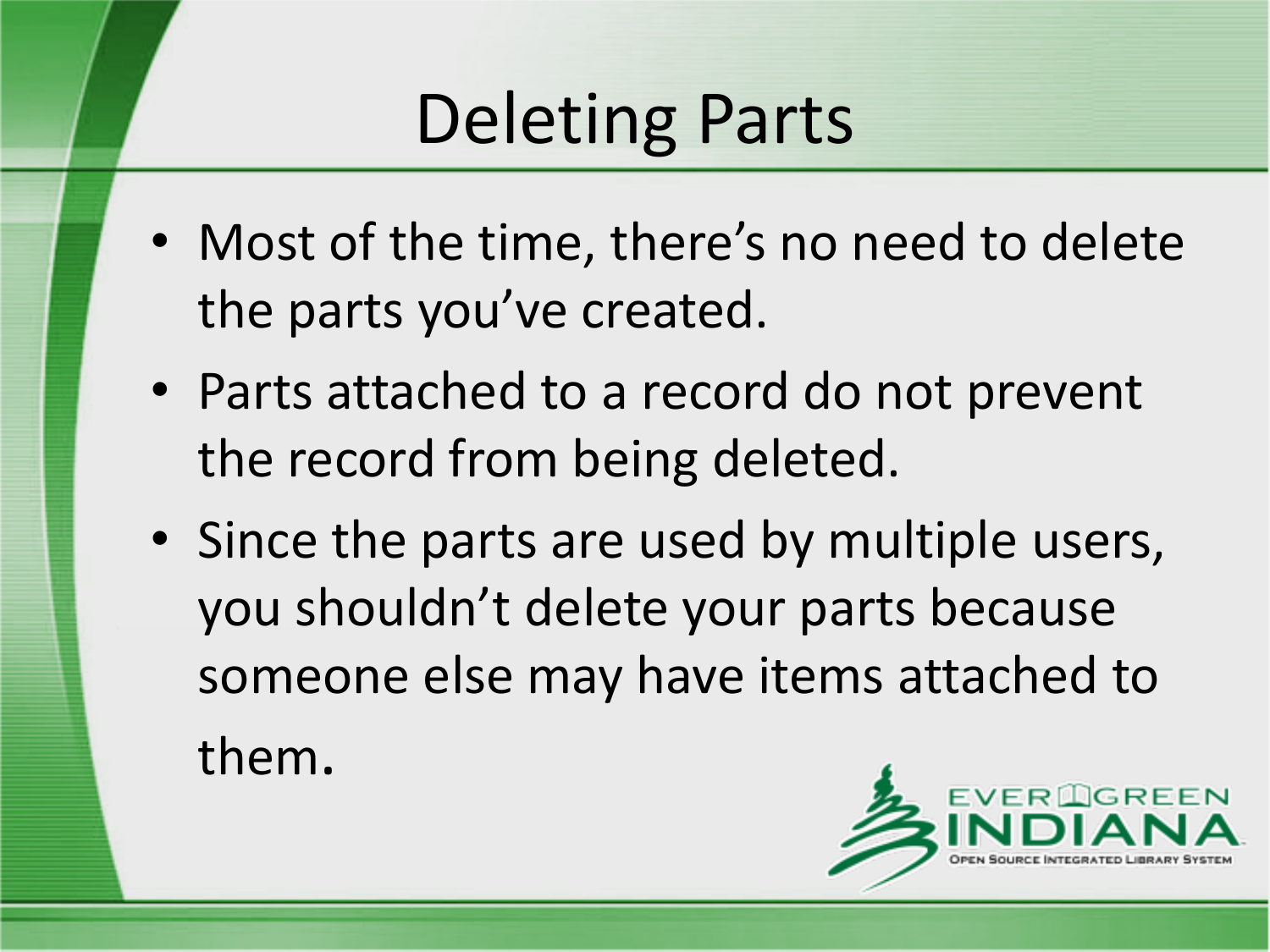# Renaming Parts

- To rename parts open the record in the Manage Parts view.
- Double click on the part name.
- This box will open, allowing you to edit the name. G)

| label  | Dics <sub>1</sub> |
|--------|-------------------|
| record | 13973249          |
| Cancel | Save              |

• Once you've made the desired changes, click Save.

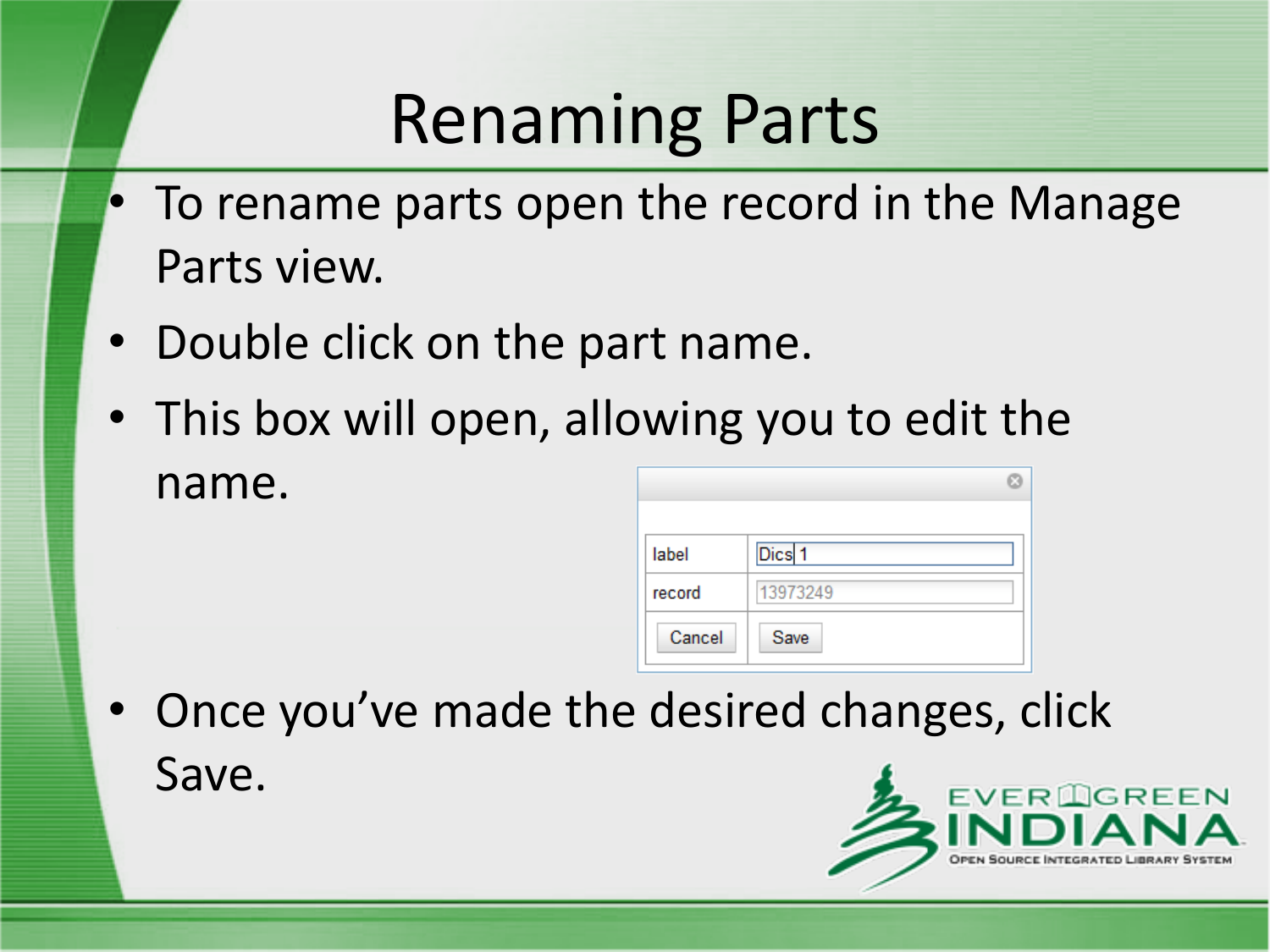## Renaming Parts

| label  | Disc <sub>1</sub> |
|--------|-------------------|
| record | 13973249          |
| Cancel | Save              |

- The part name will be changed for you and anyone else with the same part, so do not change the meaning of the part name.
- For instance don't change Part 1 to Parts 1 & 2 if anyone else is using the part.
- You can see if others are using the part by switching **EVER GREEN** to OPAC view.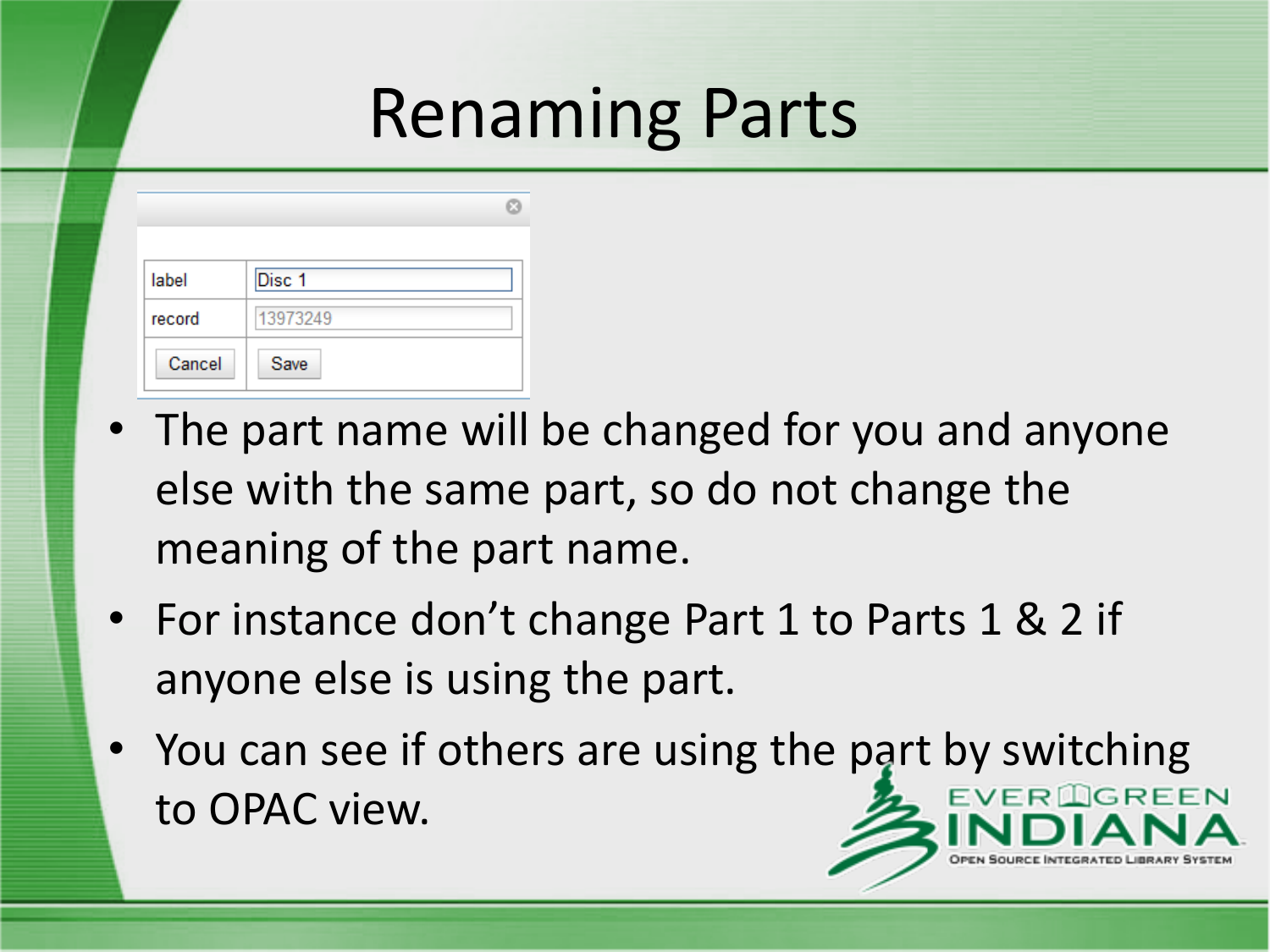- Currently the default for adding and editing copies and volumes is that it's a two step process.
- After you add items using the Volume Editor, the Copy Editor opens, and you can apply your templates and item settings. With the Unified Volume/Copy Creator, these actions both occur on one screen.

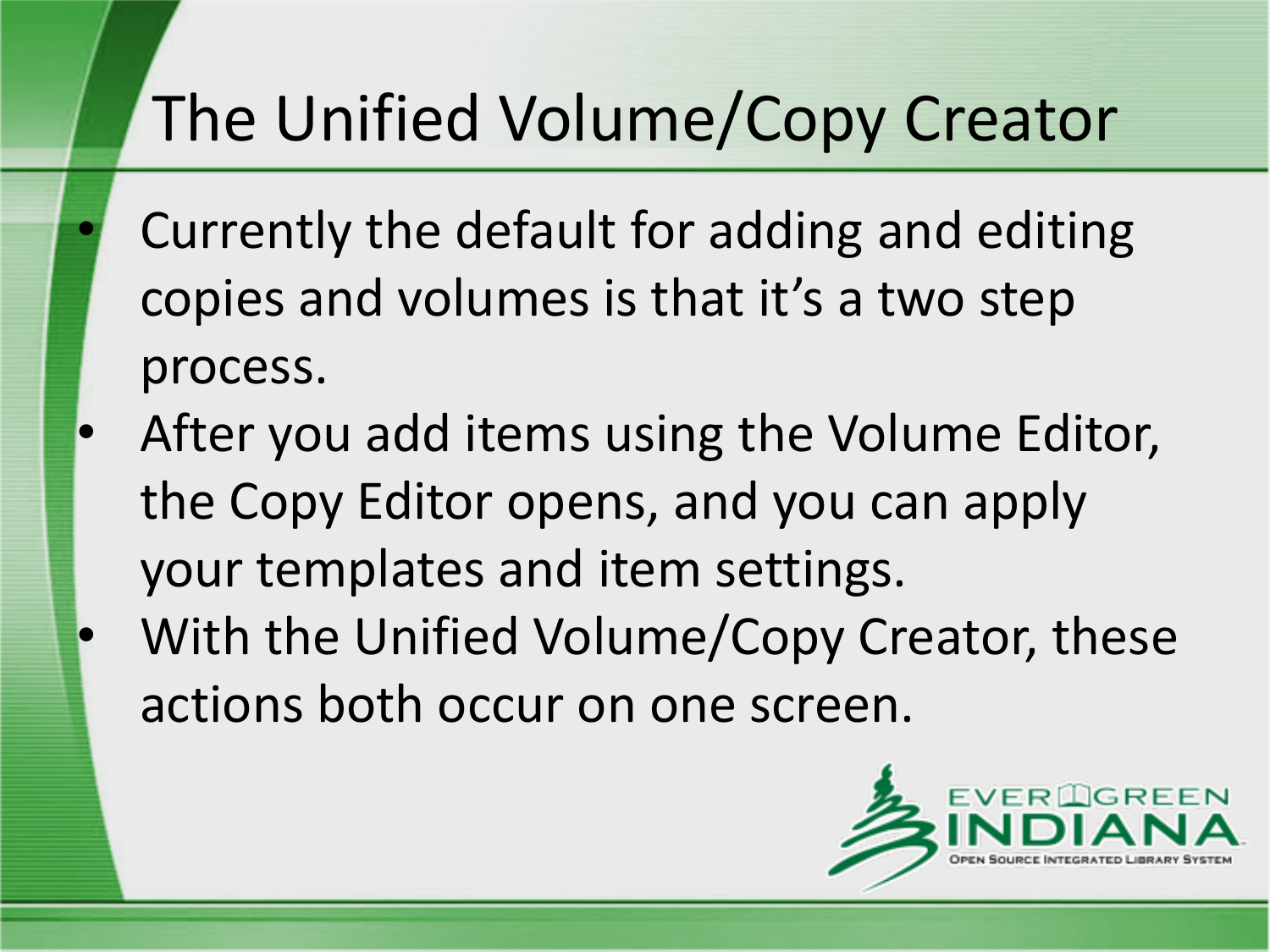- There are advantages and disadvantages to both approach, so will have to decide which is best for your library.
- The setting is for the whole library, so if you decide to use the Unified Volume/Copy Creator, all catalogers at your library will use it.
- You have to make the change from the Admin module, using a log-in with local Admin permissions.

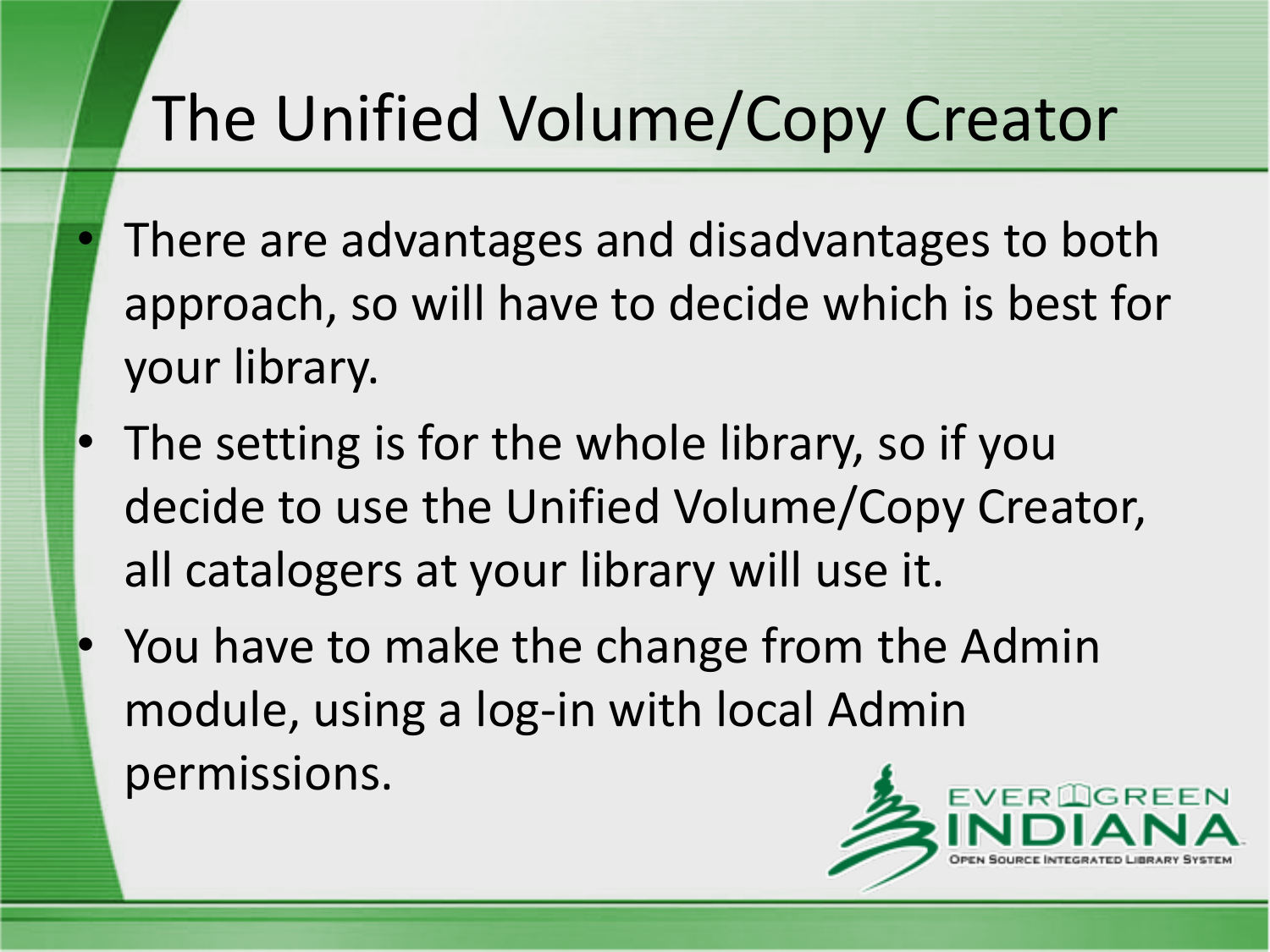#### To change the setting, go to Admin --> Local Administration --> Library Settings Editor.

|              |                                                                                                                                                                                                                                                                                                                                                       | Admin $\left(\frac{1}{2}\right)$<br>Help                                                                                                |  |  |  |
|--------------|-------------------------------------------------------------------------------------------------------------------------------------------------------------------------------------------------------------------------------------------------------------------------------------------------------------------------------------------------------|-----------------------------------------------------------------------------------------------------------------------------------------|--|--|--|
|              |                                                                                                                                                                                                                                                                                                                                                       | Operator Change: New<br>Offline Transaction Management<br>Download Offline Patron List<br>Workstation Administration                    |  |  |  |
| <b>/STEM</b> | Age Overdue Circs to Lost<br>Cash Reports<br>Circulation Policies<br>Closed Dates Editor<br>Copy Locations Editor<br>Copy Location Order<br>Copy Template Editor<br><b>Field Documentation</b><br>Group Penalty Thresholds<br><b>Hold Policies</b><br><b>Library Settings Editor</b><br>Non-cataloged Types Editor<br>Notifications / Action Triagore | Local Administration<br>Server Administration<br>User Permission Editor<br>Toggle Activity Meters<br>For developers $(\cdot)$<br>hation |  |  |  |
|              |                                                                                                                                                                                                                                                                                                                                                       | ith Evergreen r <mark>과</mark>                                                                                                          |  |  |  |

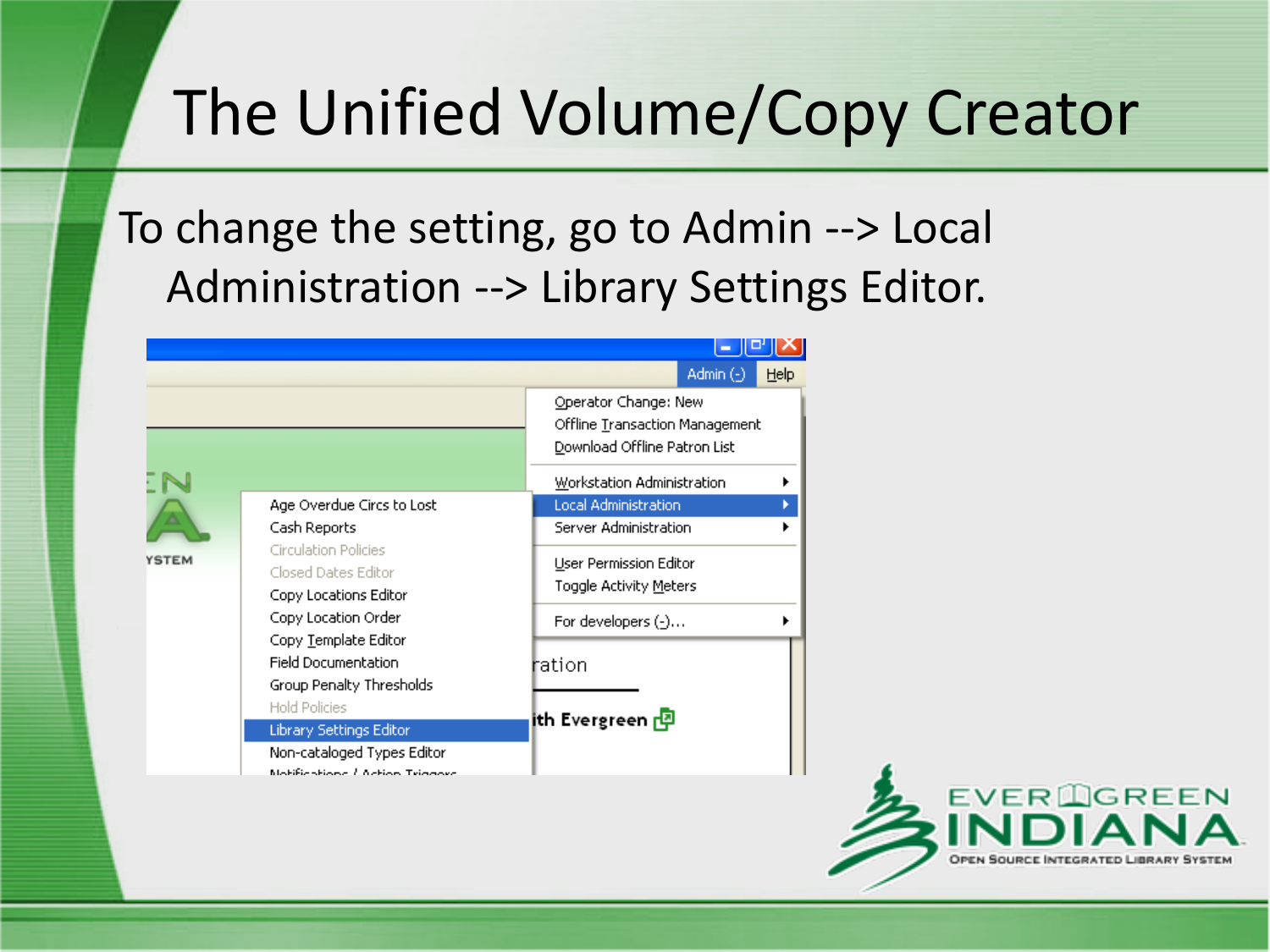Note that it will probably take a while to load.

If you have branches, choose whether to apply it to one branch or the whole system in the Context Location dropdown list.

#### Then scroll down to GUI: Unified Volume/Item Creator/Editor.

| $\overline{\phantom{a}}$<br>* Indicates the setting is not inherited from the parent o<br>Context Location HMMPL |                                                                |              |       |
|------------------------------------------------------------------------------------------------------------------|----------------------------------------------------------------|--------------|-------|
| Edit                                                                                                             | Setting                                                        | Context      | Value |
| $E$ all                                                                                                          | GUI: Suddest suffix field on patron registration.              |              |       |
| Edit                                                                                                             | GUI: Toggle off the patron summary sidebar after first view.   |              |       |
| Edit                                                                                                             | GUI: URL for remote directory containing list column settings. |              |       |
| Edit                                                                                                             | GUI: Unified Volume/Item Creator/Editor                        | <b>HMMPL</b> | False |
| Fdit                                                                                                             | GHE Work Log: Maximum Actions Logged                           |              |       |

Click **Edit** next to that line.

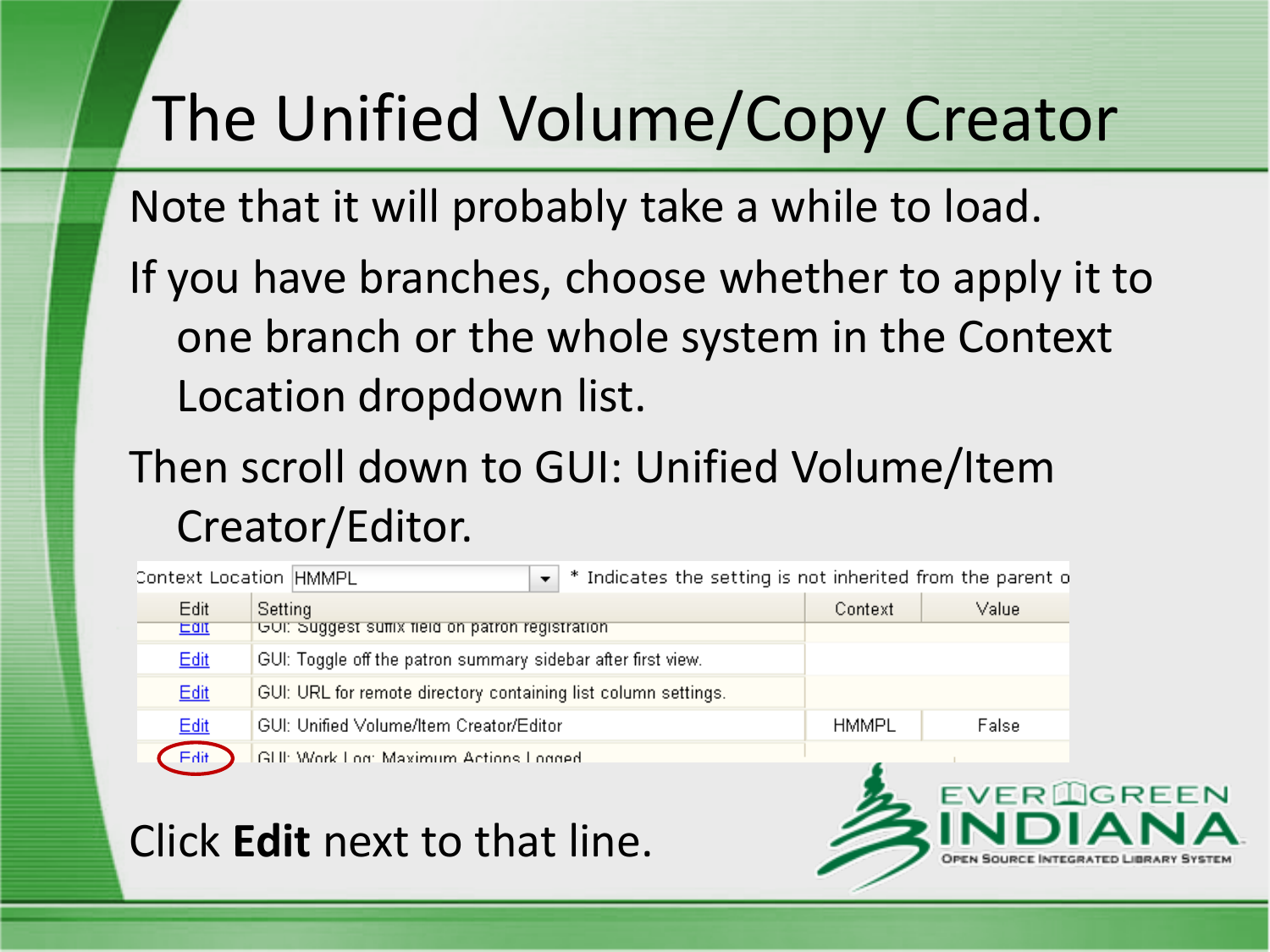- Set the Value to True.
- If you want to switch back to the separate Volume Copy and Copy Creator, set it to False.

| <b>Edit Setting</b> |                                                                                       |  |
|---------------------|---------------------------------------------------------------------------------------|--|
|                     | GUI: Unified Volume/Item Creator/Editor                                               |  |
|                     | If true combines the Volume/Copy Creator and Item Attribute Editor in some instances. |  |
| Context             | <b>HMMPL</b><br>▼                                                                     |  |
| Value               | True<br>▼                                                                             |  |
| Delete Setting      | Update Setting                                                                        |  |

• Click Update setting.

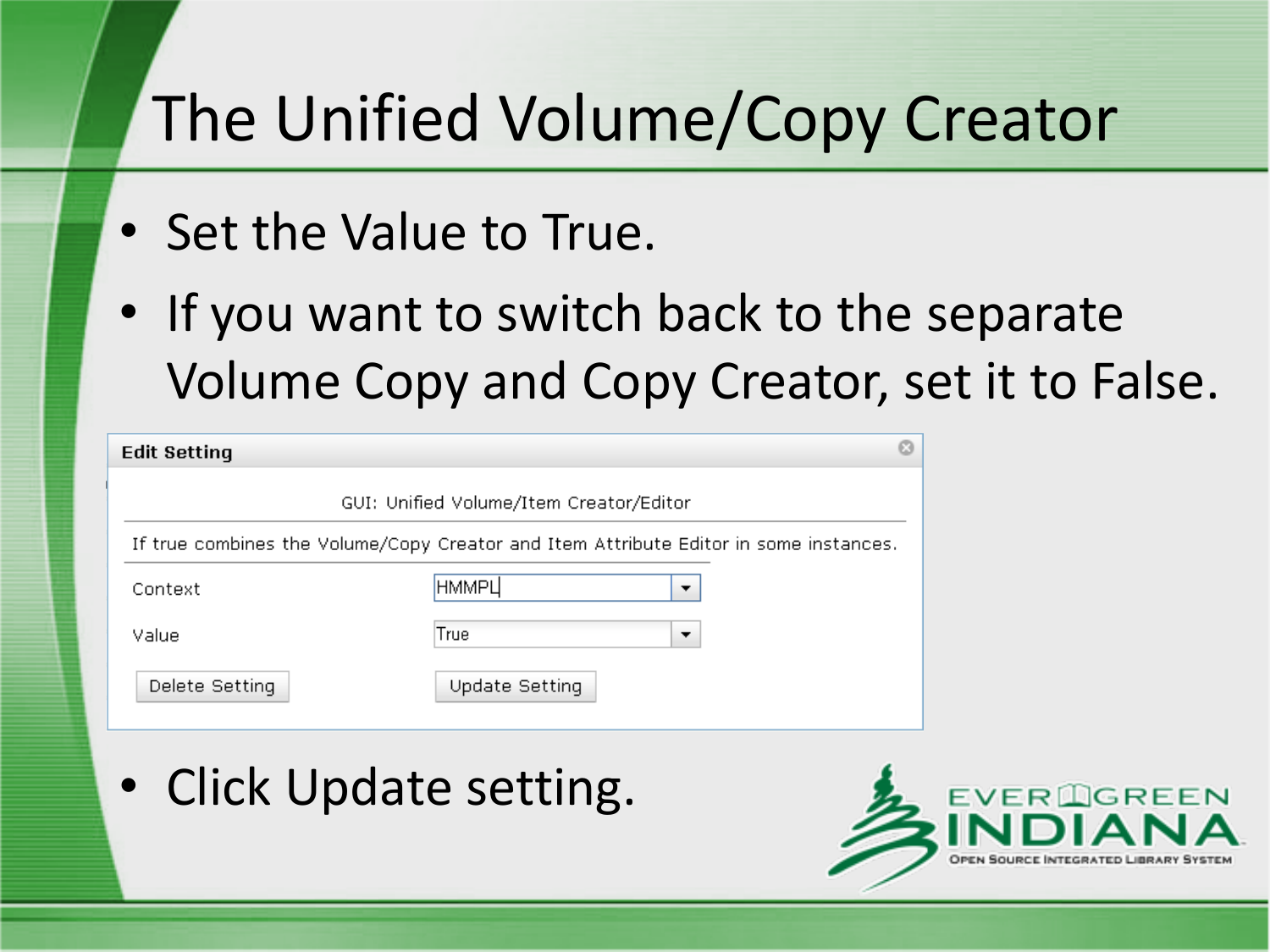From Holdings Maintenance, the Unified/Copy Creator/Editor opens for:

- Add Volumes
- Add Items
- Edit Items
- Replace Barcode

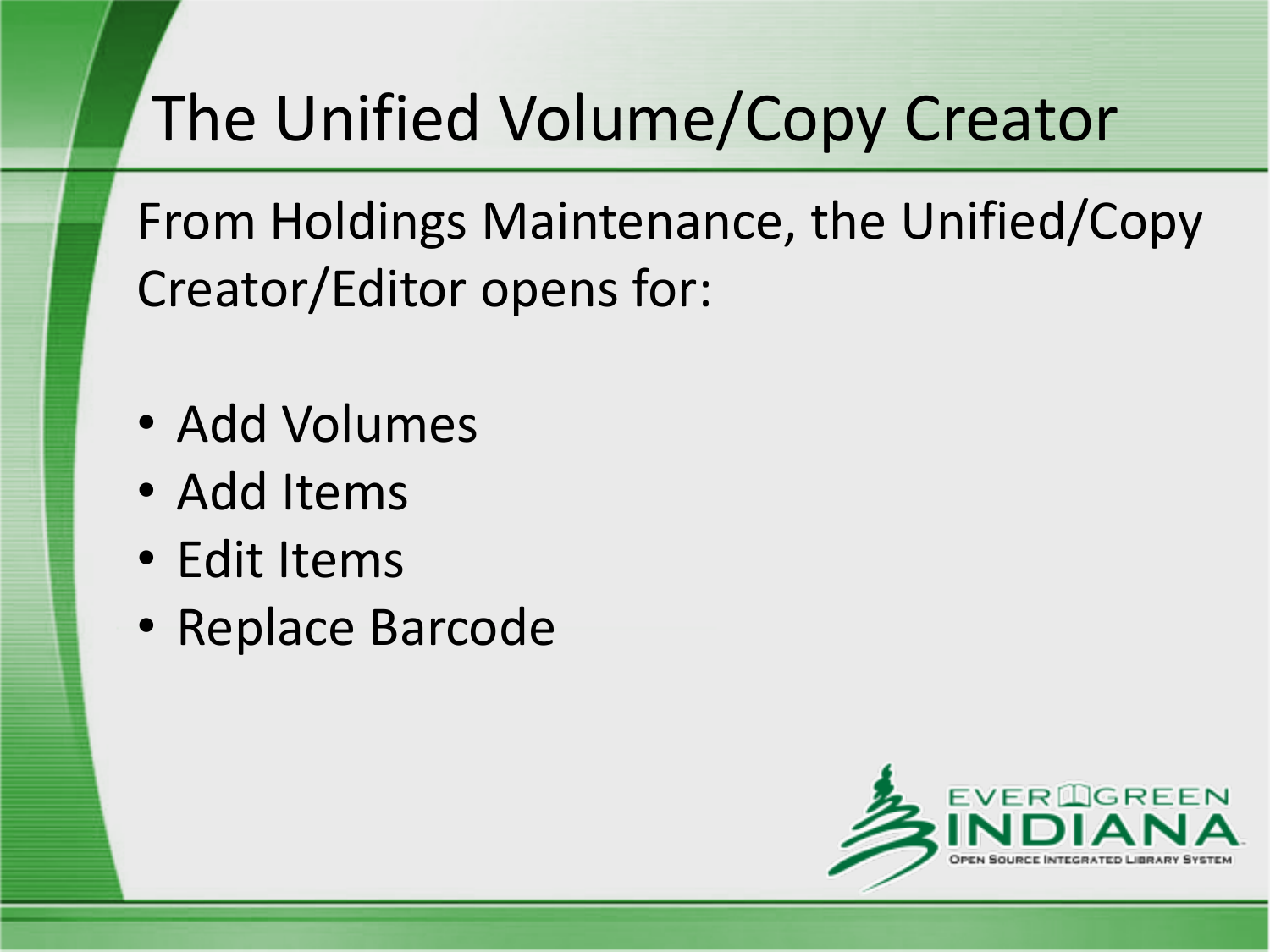A few other things to know about the Unified Volume/Copy **Creator** 

- You have to add a barcode before you can apply templates or make item edits.
- There's no cancel button, so you have to use Ctrl +W or the little red x (NOT the bigger red X) to close the tab.
- Depending on your screen resolution, you may find you'll have display issues such as the Copy Notes button being cut off.
- It doesn't open from the Item Status screen, from there you get the separate Volume and Copy editors and Replace Barcode